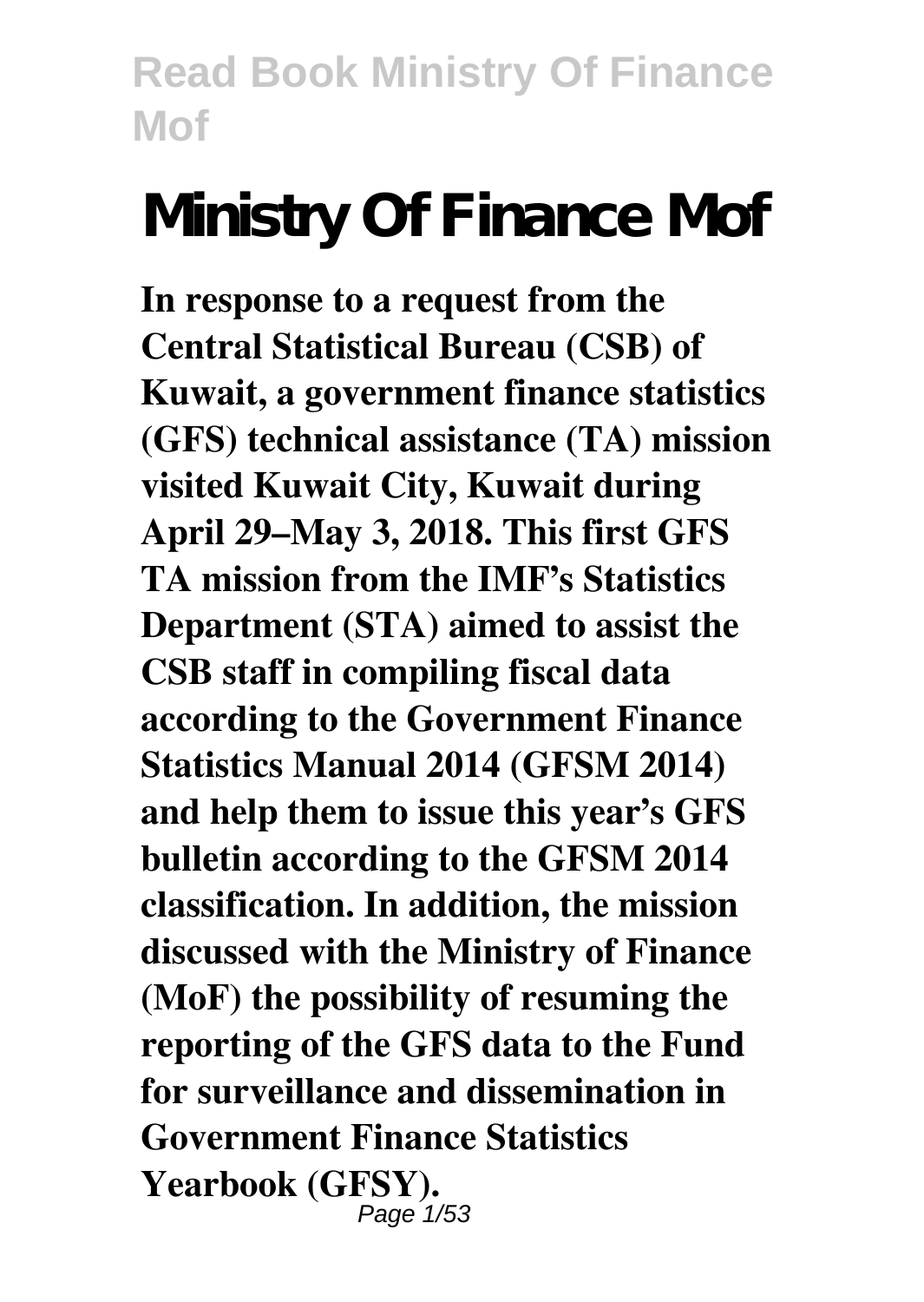**Speech delivered by Finance Minister Shanker Prasad Koirala on 14 July 2013.**

**This Selected Issues paper reviews the performance and reform plans for public bodies (PBs) in Trinidad and Tobago. PBs represent a source of fiscal risk to the government through the generation of financial losses, with current and capital transfers from the central government to PBs amounting to 3.5 percent of GDP in FY2015/16. Inappropriate pricing policy and weak governance are the most prevalent sources of fiscal risk. PBs must improve public service delivery and become profitable. Key policies should center on incentives for performance, stronger corporate governance, and better public oversight. Steadfast restructuring of PBs with losses must be implemented either through restructuring those that** Page 2/53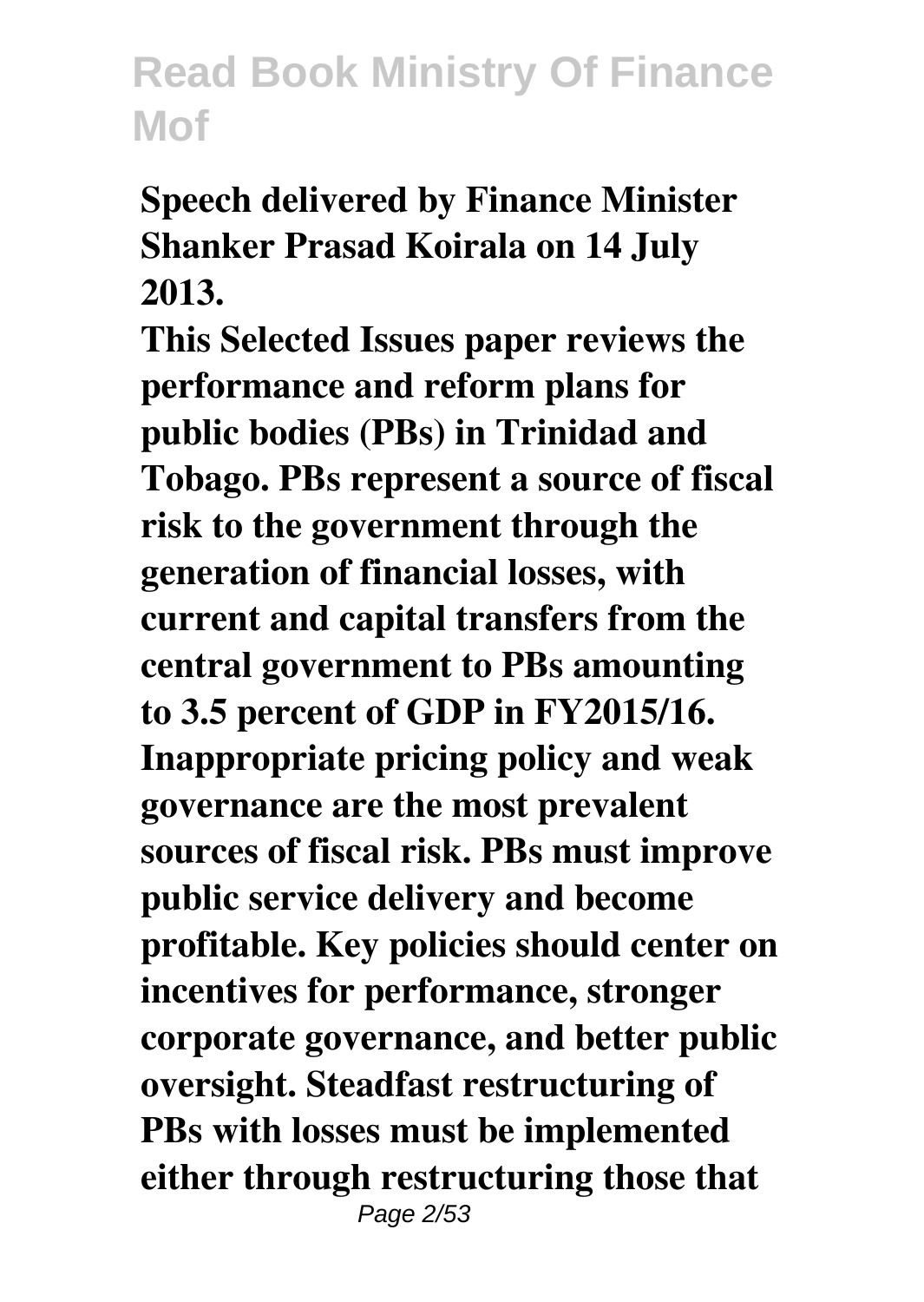**are nonviable or liquidating them to ensure efficiency and improved resource allocation.**

**Technical Assistance (financed from the Japan Special Fund) to the Republic of Nauru for Strengthening the Ministry of Finance and Supporting the Bureau of Statistics Modernization of Public Financial Management Syrian Arab Republic Lao People's Democratic Republic: Technical Assistance Report-Government Finance Statistics and Public Sector Debt Statistics**

**Technical Assistance Report-Government Finance Statistics Mission** *The overall goal of the Integrated Financial Management Project is to*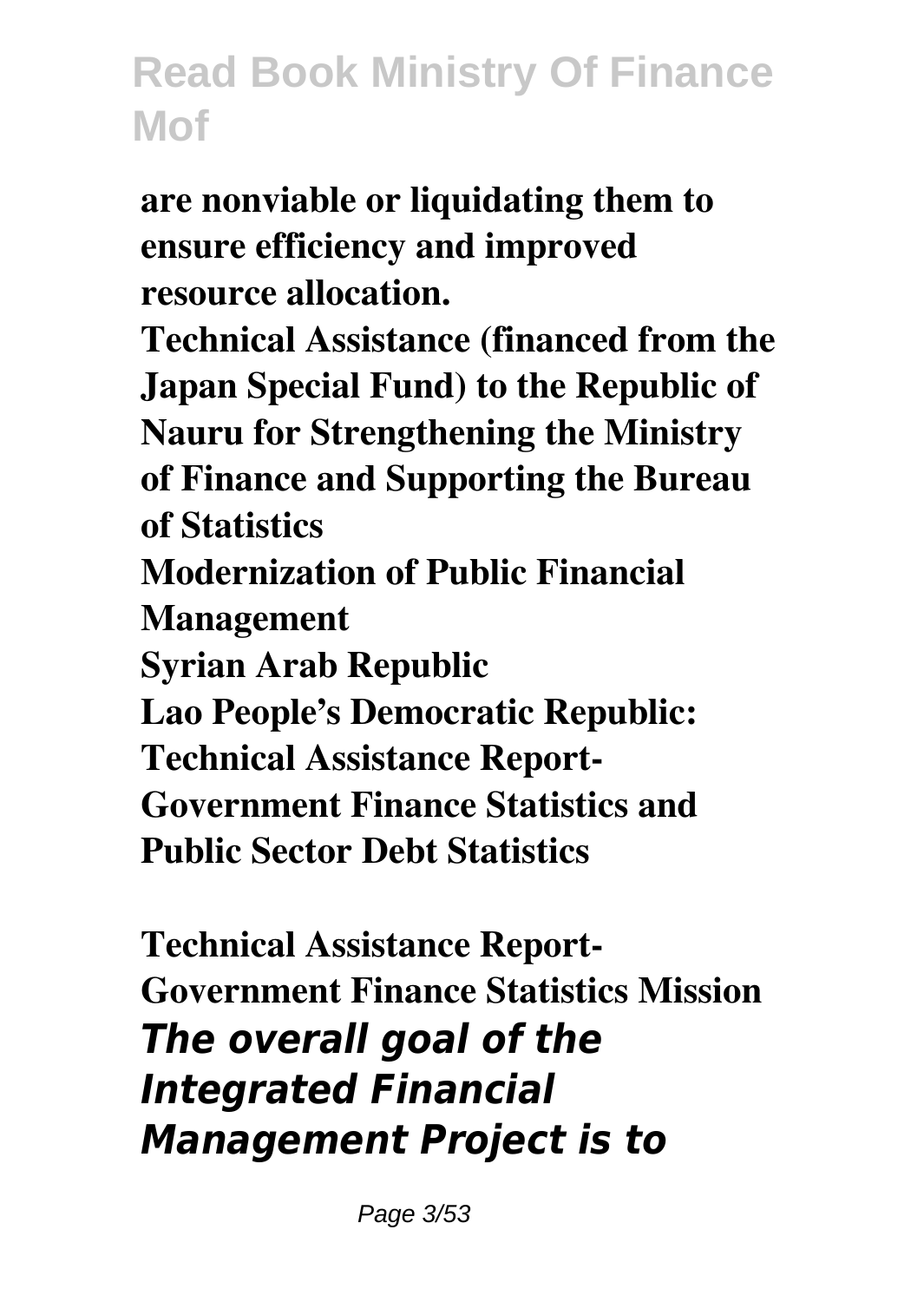*strengthen the financial management capacity of the Government and to help restore confidence in public sector integrity and competence. The project will have two specific objectives. The first will be to improve the efficiency, accountability, and transparency of the financial management functions of the public sector through implementation of an Integrated Financial Management System (SIAF) centered in the Ministry of Finance and a modernized Government Auditing System (SAG) in the Comptroller General's Office. The second*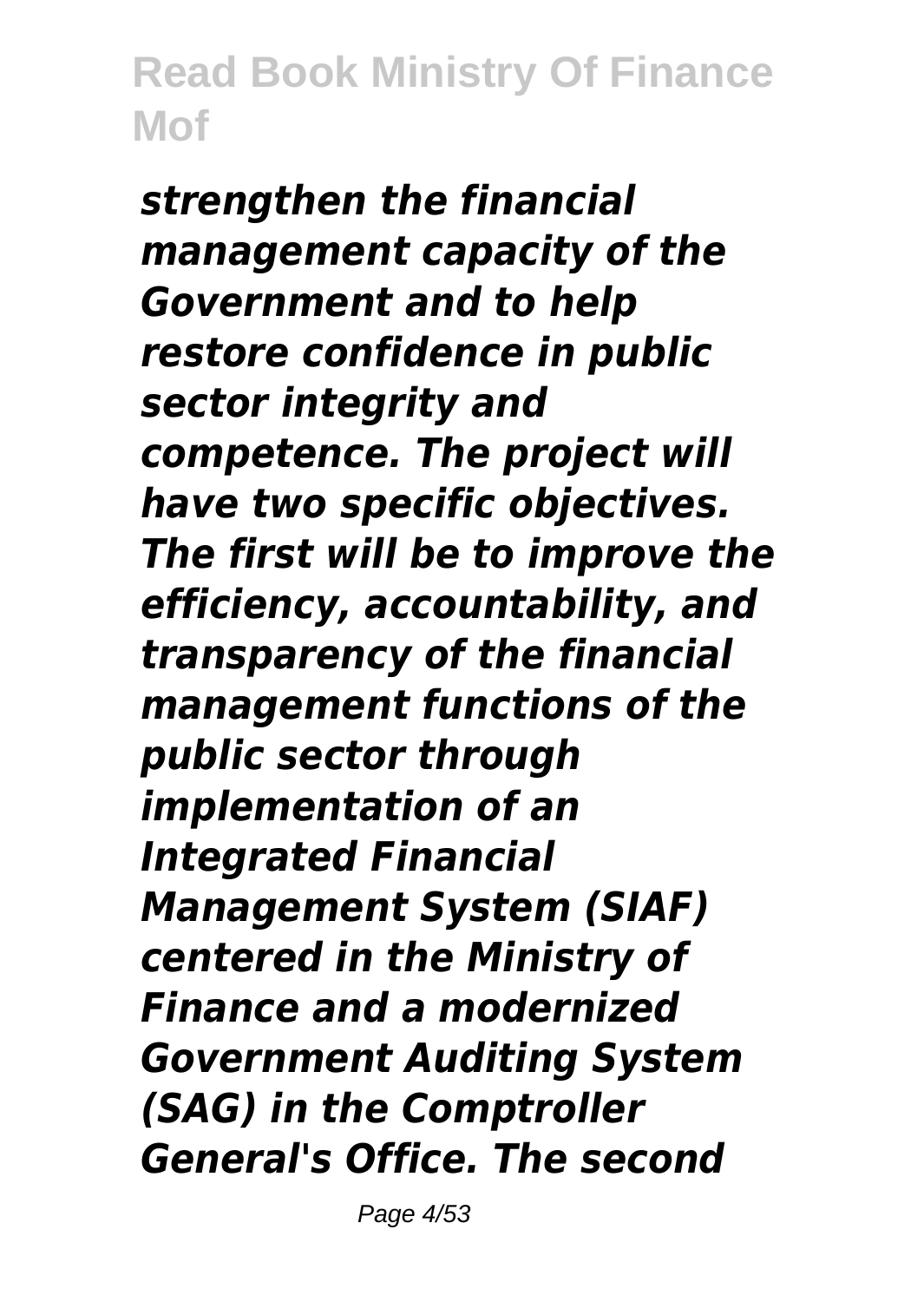*objective will be to improve the delivery of public services by supporting decentralization to line ministries of primary responsibility for management of their financial resources. The project comprises three major components: 1) reform of financial management policies and procedures supported by outside technical assistance; 2) investment in information systems involving the purchase and installation of computer hardware and software systems; and 3) a training component. State-owned enterprises (SOEs) are a key part of Georgia's economy,*

Page 5/53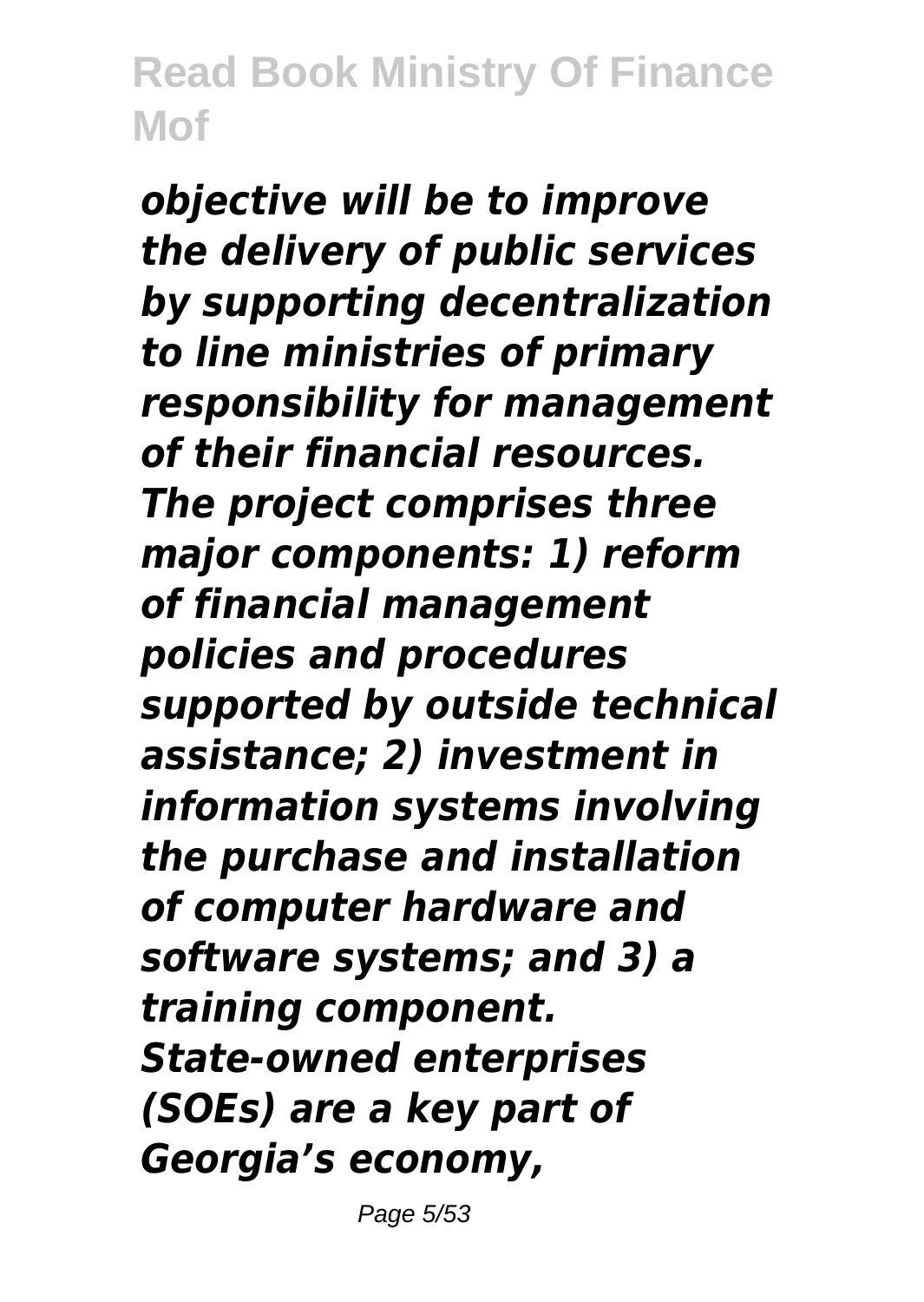*accounting for a significant portion of GDP, employment and public investment. They deliver critical services in important economic sectors, including gas, electricity, water and transportation. Improving their performance is a critical step in the path to becoming a high income country. Since 2012, the authorities have been taking concrete steps to address challenges arising from the SOE sector. Substantial progress has been achieved in disclosing fiscal risks arising from SOEs in the Fiscal Risk Statement; increasing the monitoring capacity at the*

Page 6/53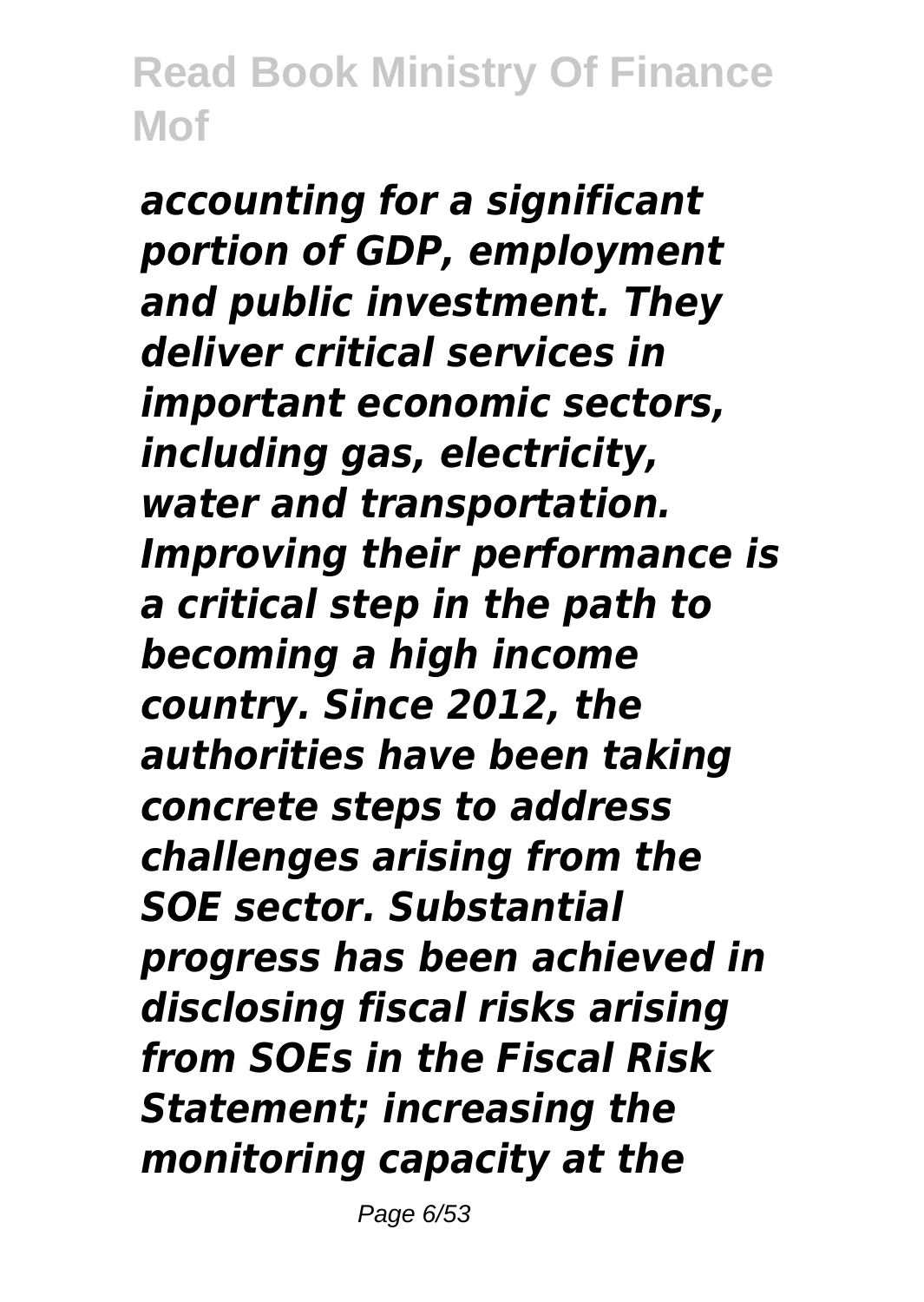*Ministry of Finance (MoF) by establishing a Fiscal Risk Management Unit (FRMU); rationalizing the number of SOEs; sectorizing them in line with international statistical standards; partially unwinding the role of the Partnership Fund; and restructuring some specific SOEs.*

*At the start of the twenty-first century, the Japanese financial system is undergoing a major transformation. This process is spurred by a sense of crisis. Dominated by large institutions, the Japanese banking system has suffered from serious problems with non-performing loans since the*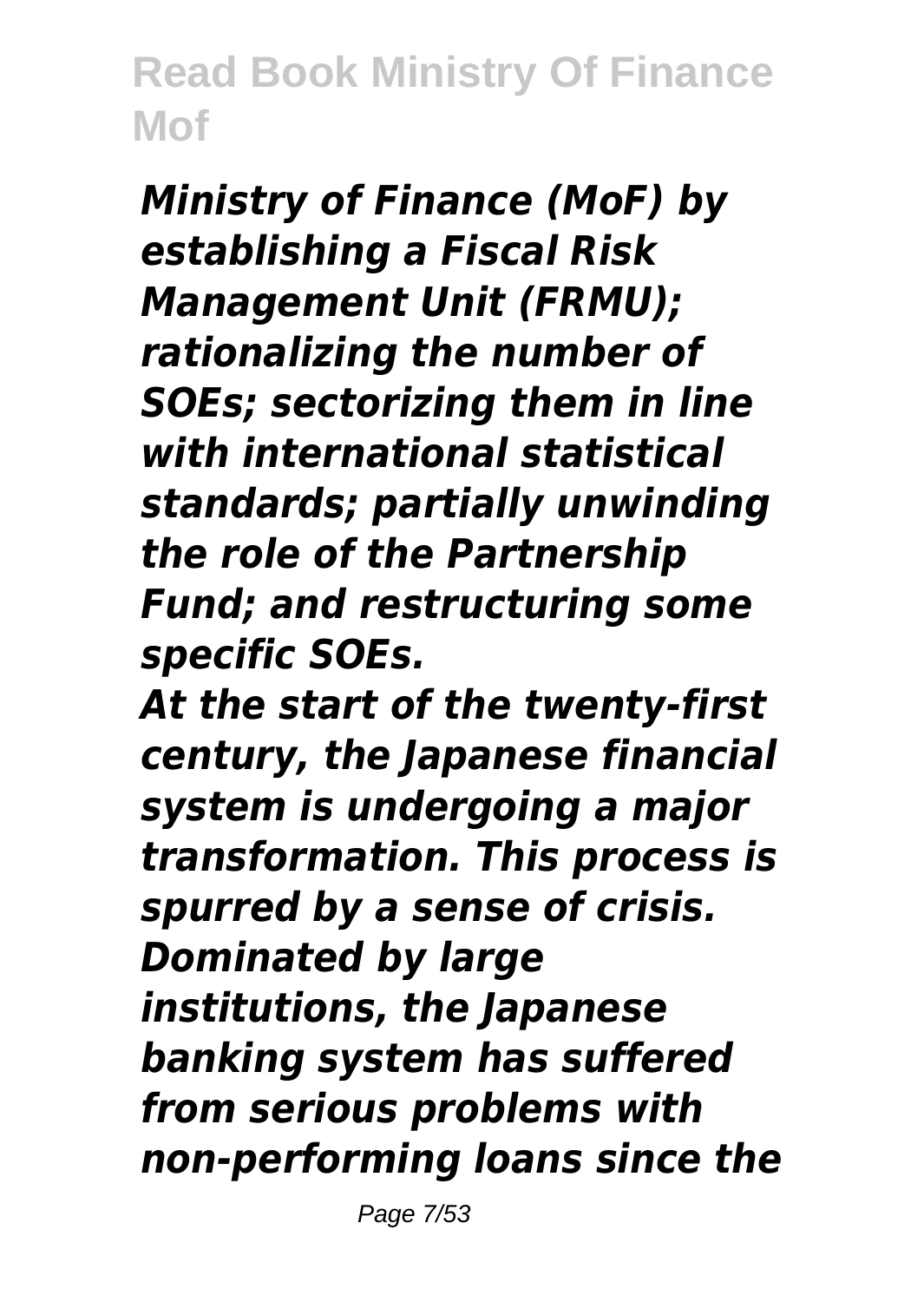*early 1990s, when the Japanese stock market and urban real estate market both crashed. Delays in responding to these twin asset bubbles, by both regulatory authorities and the banks themselves, made matters worse and led to a banking crisis in late 1997 and early 1998. Not anticipating this setback, in late 1996 the Japanese government inaugurated its Big Bang of comprehensive financial deregulation designed to complete the process of creating `free, fair, and open financial markets'. Beginning in late 1998 and early 1999 the government*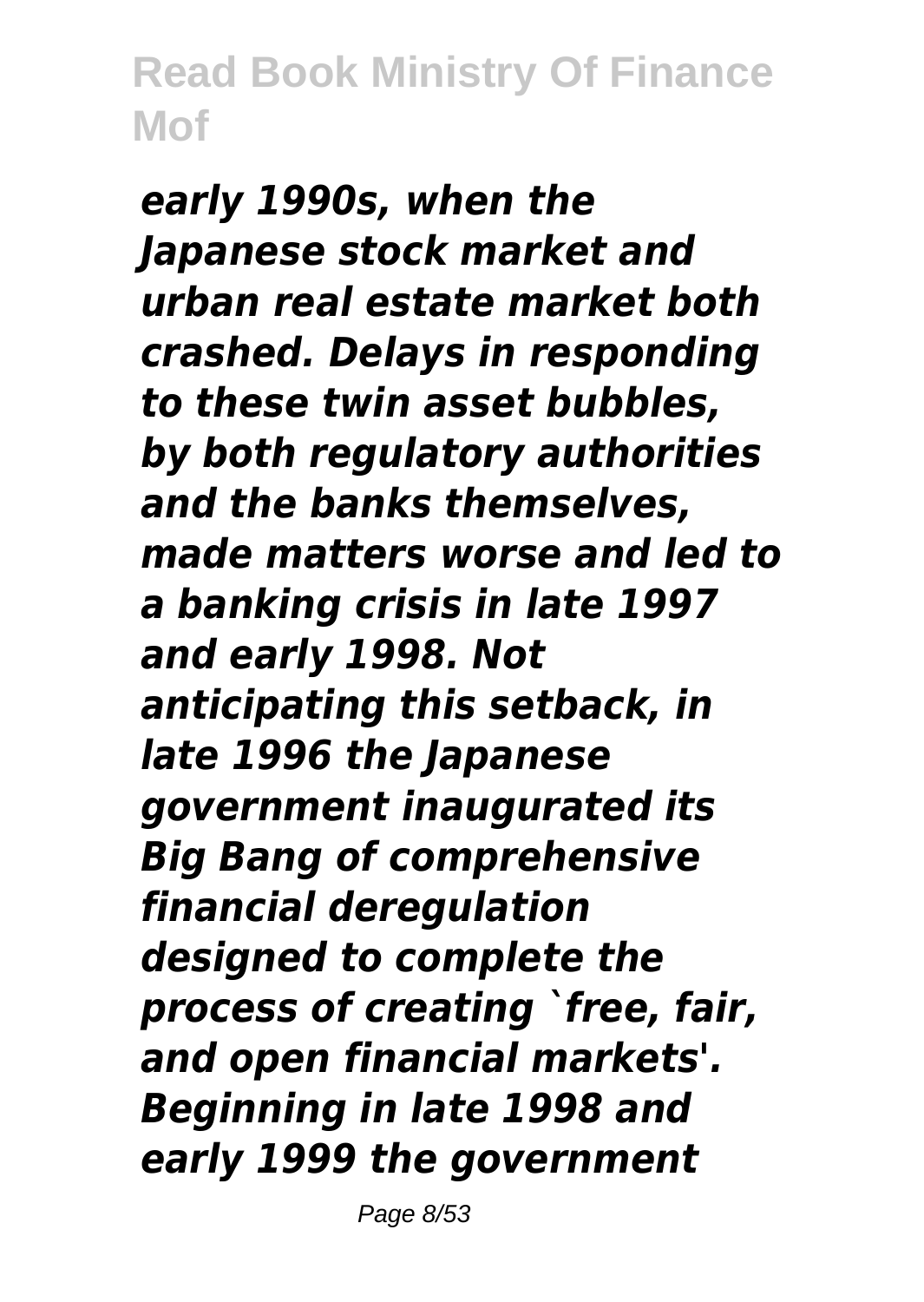*finally embarked on a major rehabilitation of the Japanese banking system, including making available some Yen 60 trillion (approximately USD 500 billion) of government funds to recapitalize fifteen major banks, adequately fund the deposit insurance program, and write off the bad loans of nationalized or bankrupted banks. One result of this reform process is that the Ministry of Finance (MOF), which dominated Japanese financial system policy for most of the post-war period, has been stripped of most of its former regulatory powers. The purpose of this book is to*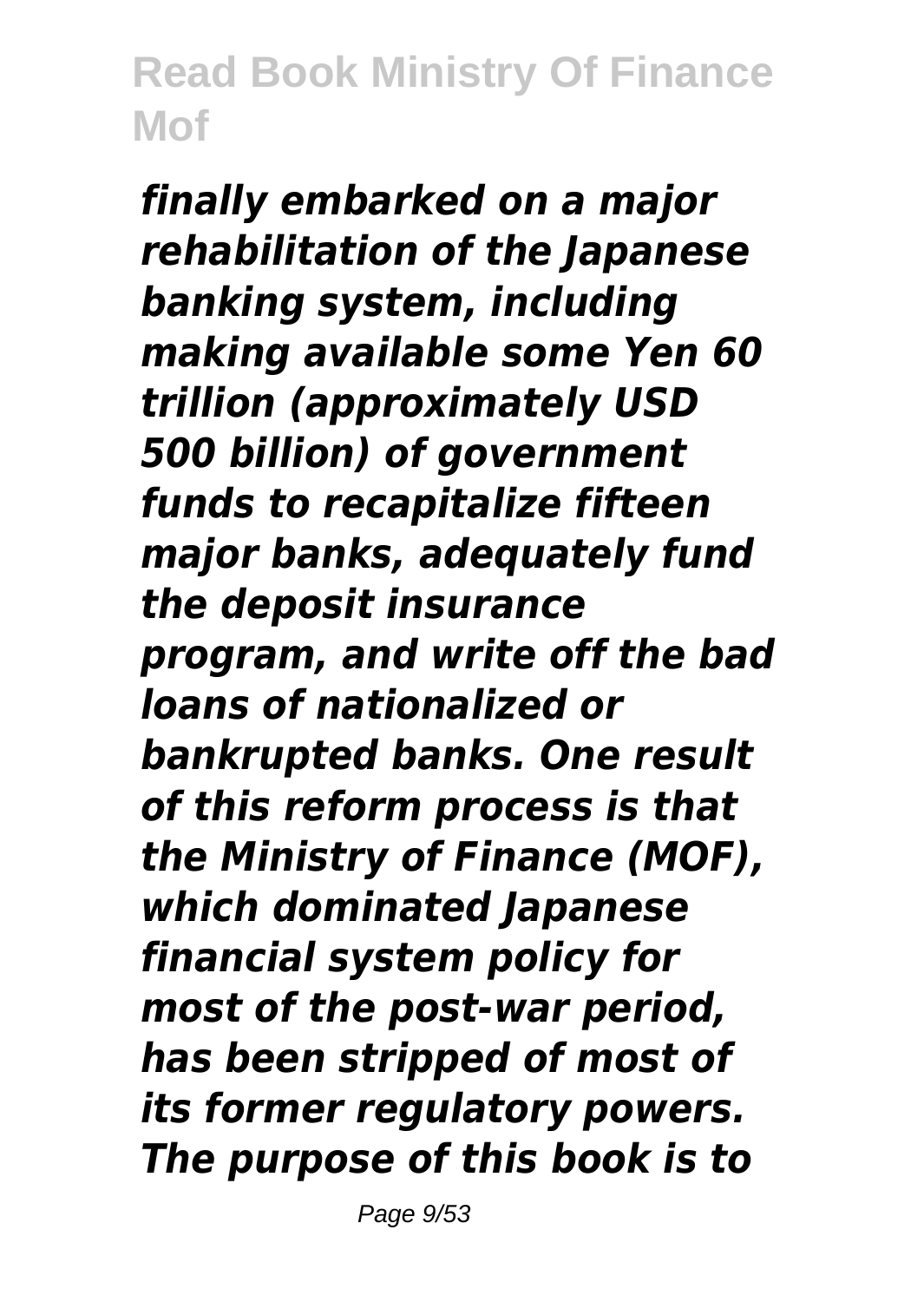*describe, analyze, and evaluate the process that is transforming the Japanese financial system. The chapters address various issues relating to the transition of the Japanese financial system from a bank-centered and relationship-based system to a competitive market-based system. Questions taken up include: Why did Japanese banks get into such serious trouble? Why has the MOF lost its immense power? How will the Big Bang's financial deregulation further change the Japanese financial system, including the huge government financial*

Page 10/53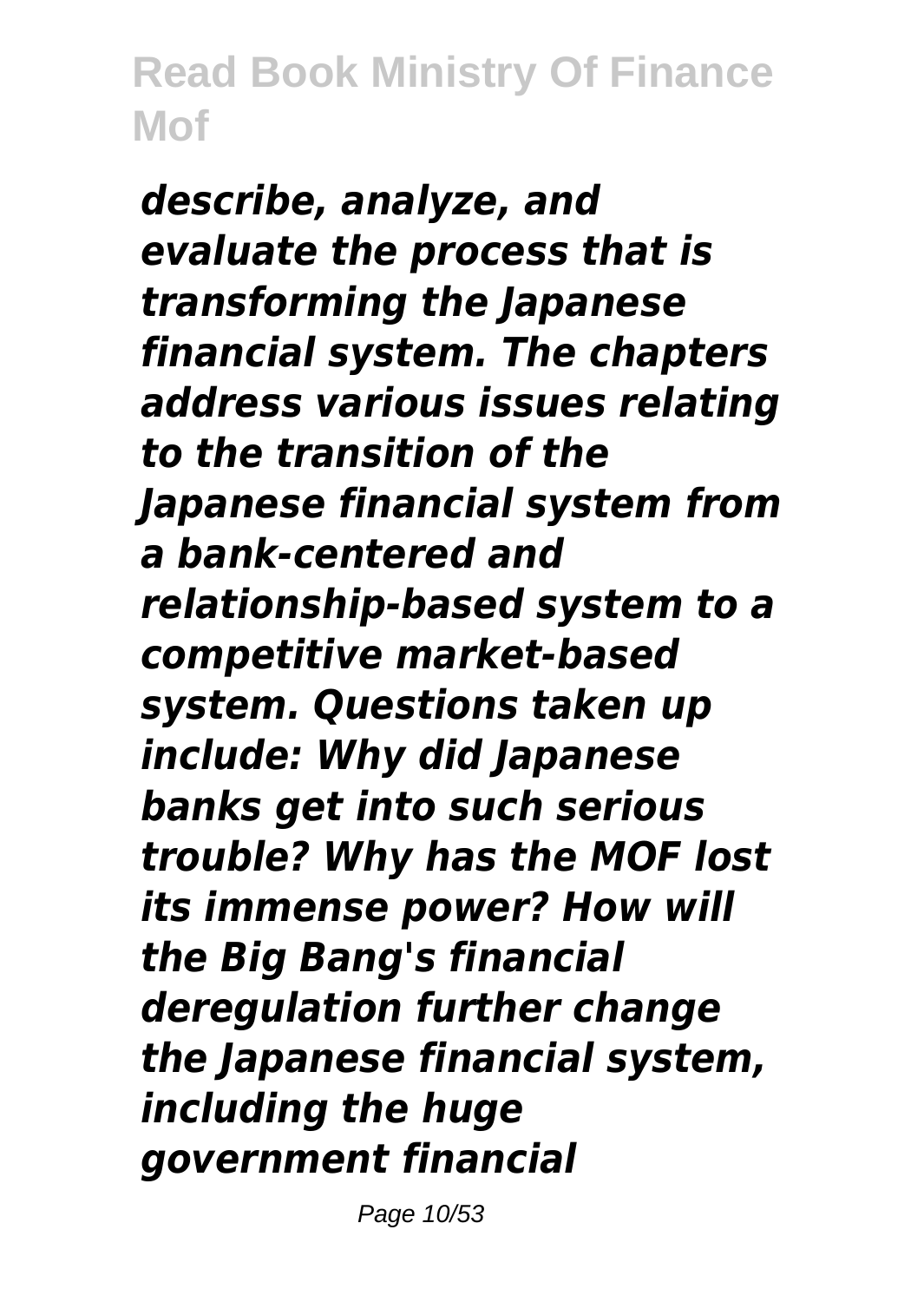*institutions and postal savings system? What are some of the broader implications of this transition? The book is divided into three parts: Part I considers the origins of Japan's banking crisis; Part II focuses on five particularly important areas of major actual and potential changes; Part III addresses the effects of the Big Bang, including its potential systemic externalities. Taken together, this book offers an unusually up-to-date, comprehensive and thorough appraisal and evaluation of the profound changes occurring in Japan's financial system.*

Page 11/53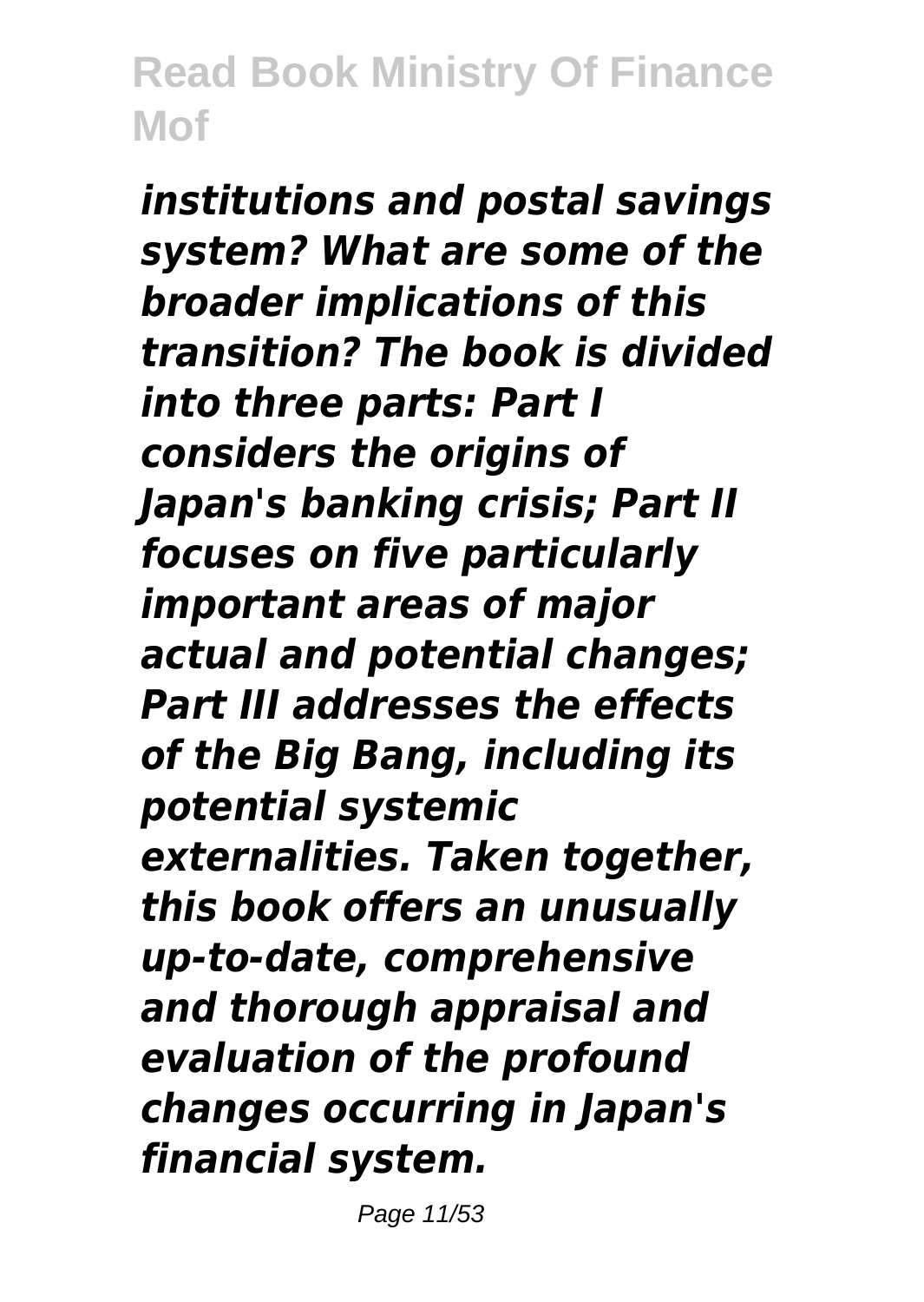*Ownership and Control of Corporate Malaysia Ukraine Bureaucratic Practices and the Transformation of the Japanese Economy Minister of Finance Incorporated Linking Funding and Results Technical Assistance to the Islamic Republic of Pakistan for Capacity Building for Debt and Risk Management of the Ministry of Finance The Ministry of Finance (MOF) is the government agency responsible for the collection of revenues, the management of the Crown Property and disbursement*

Page 12/53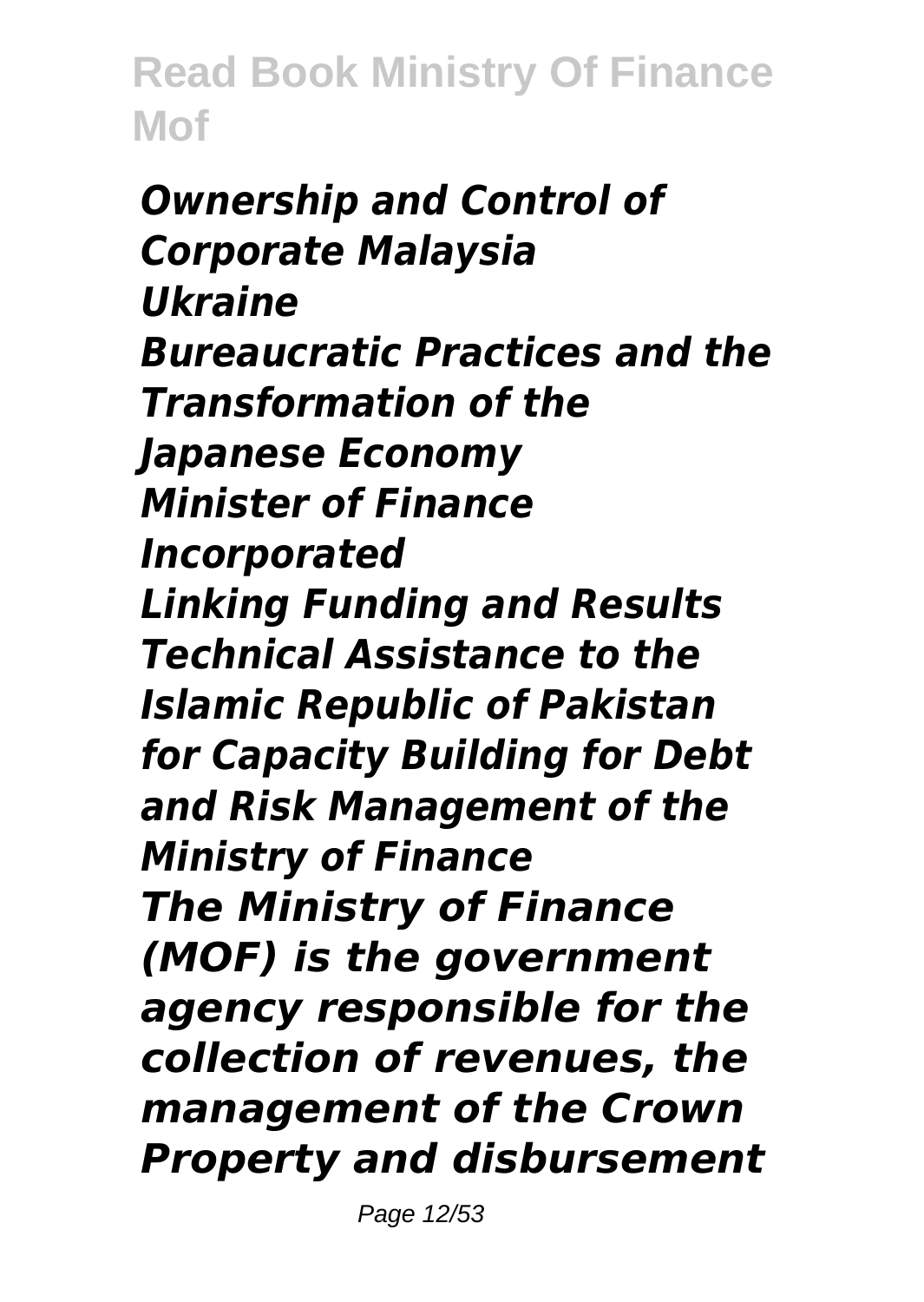*of royal fund. The website provides information on the MOF as well as publications such as Monthly Economic Review and Indicator, Fiscal Economic Data, State Enterprise Reform Packages etc. KEY ISSUES Recent economic developments. The economy is slowly emerging from the 2014 recession, benefiting from low oil prices and the euro area recovery, which have helped to contain the shortterm effects of fiscal consolidation. However, growth is only expected to return in 2016. Inflationary*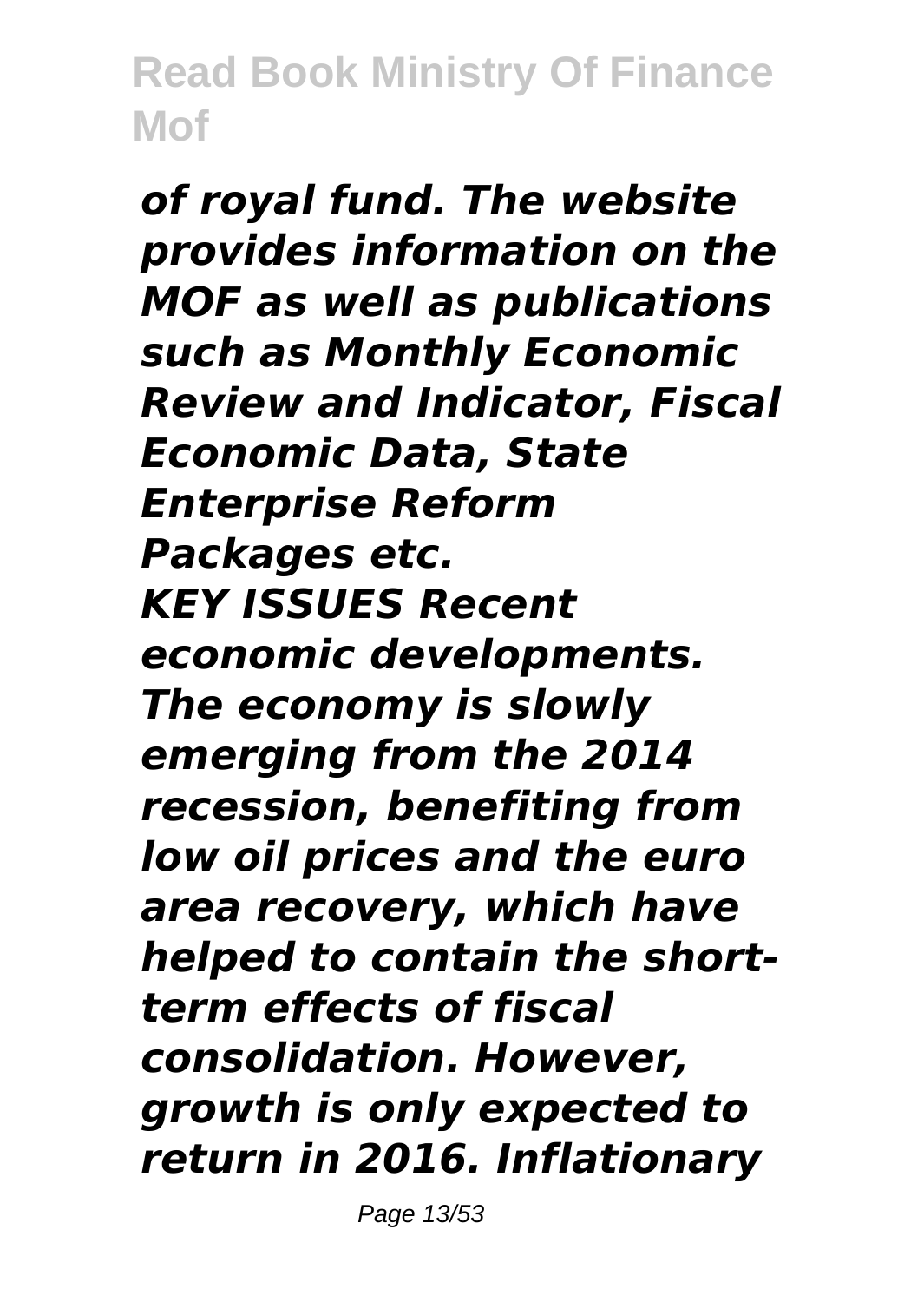*pressures remained subdued on account of low import prices and widening output gap. Program status. The new 36-month Stand-By Arrangement (SBA) with access of SDR 935.4 million (200 percent of quota, or about €1.2 billion) approved on February 23, 2015 is broadly on track. All end-March performance criteria (PCs) and indicative targets were met. The structural benchmarks were all completed with delay reflecting implementation difficulties, particularly in the area of state-owned*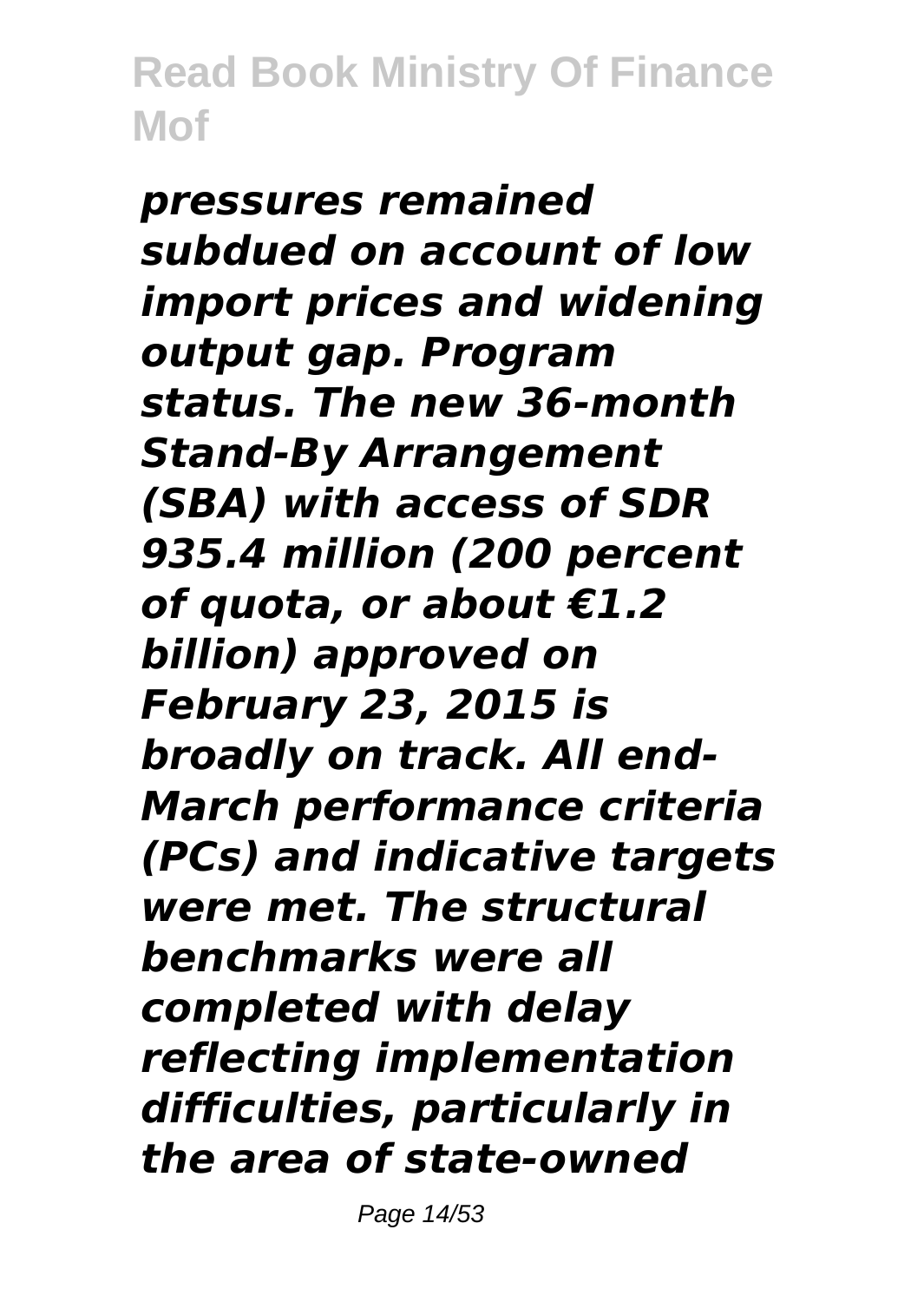*enterprises (SOEs). Completion of the review will make available the cumulative amount of SDR 304 million. The authorities intend to continue treating the arrangement as precautionary. Policy recommendations. Continued efforts in advancing the agreed structural reforms, particularly for SOEs, and pursuing the planned fiscal consolidation are critical to achieving macroeconomic stability and sustainable long-term growth. New program commitments. Three prior actions were*

Page 15/53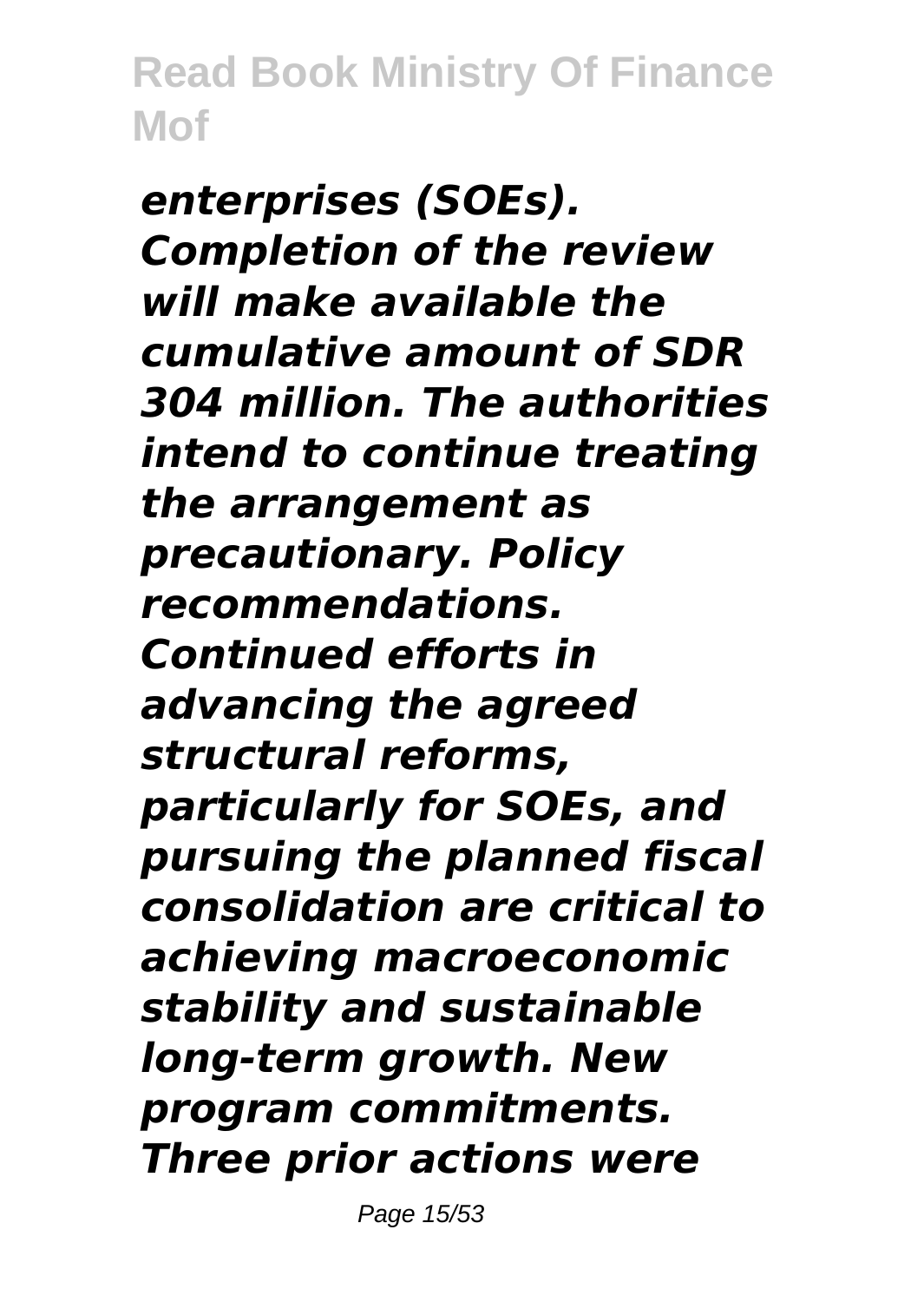*established regarding the adoption of the financial restructuring plan for the electricity company Elektroprivreda Srbije (EPS), introduction of excise tax on electricity, and increase in electricity tariff. These prior actions were met in early June. The end-June structural benchmark on the Local Government Financing Law is proposed to be reset to end-September. New benchmarks are set in the area of nonperforming loan (NPL) resolution. This capacity development mission follows on two*

Page 16/53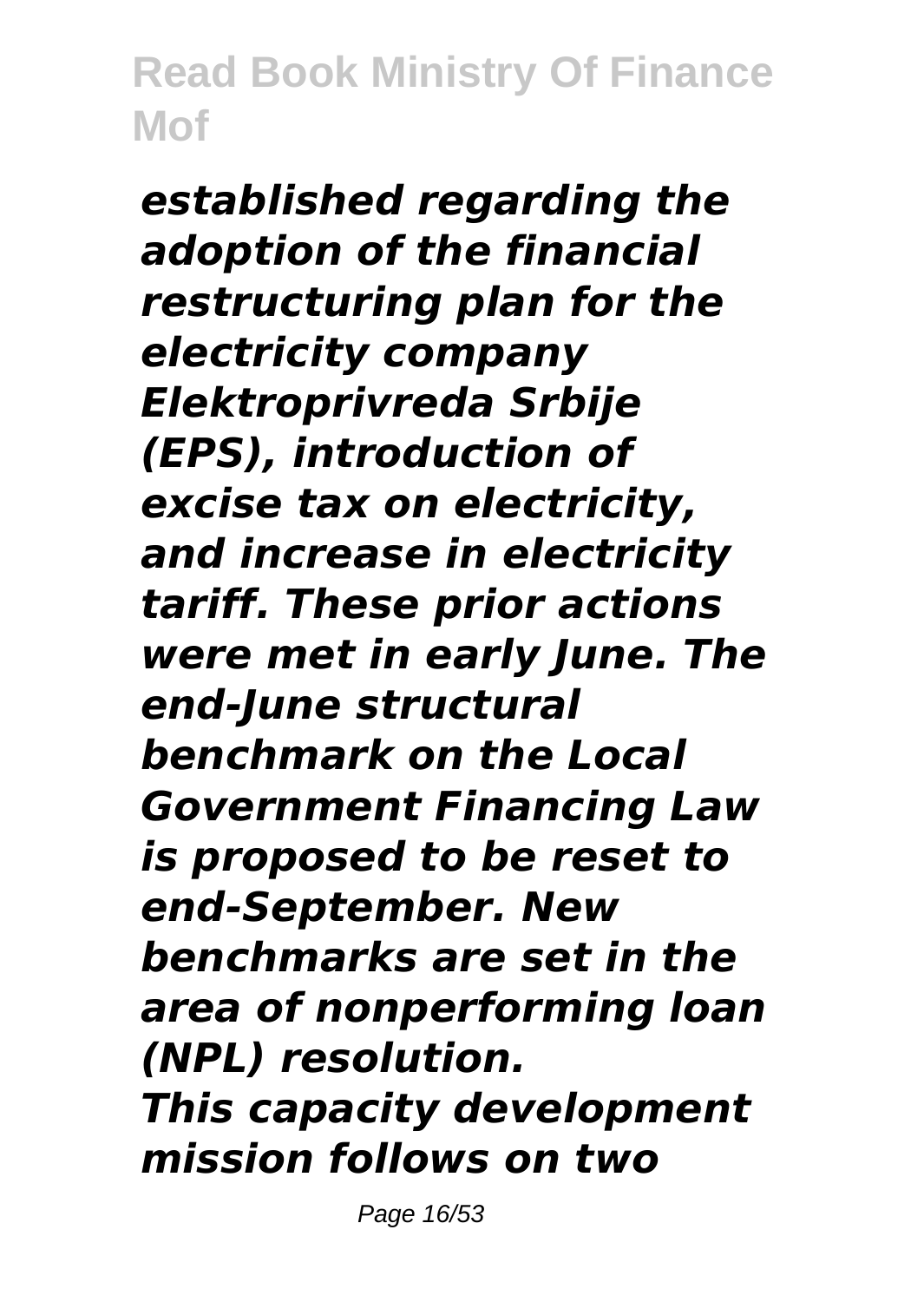*earlier missions conducted by the Fiscal Affairs Department (FAD) of the International Monetary Fund. These missions covered the development of a Standard Chart of Accounts (SCoA) and the Medium-Term Budget Framework (MTBF) that are part of the wider Public Financial Management reforms the Polish government is implementing. These reforms will improve consistency in reporting and provide a stronger basis for understanding the financial position of the*

Page 17/53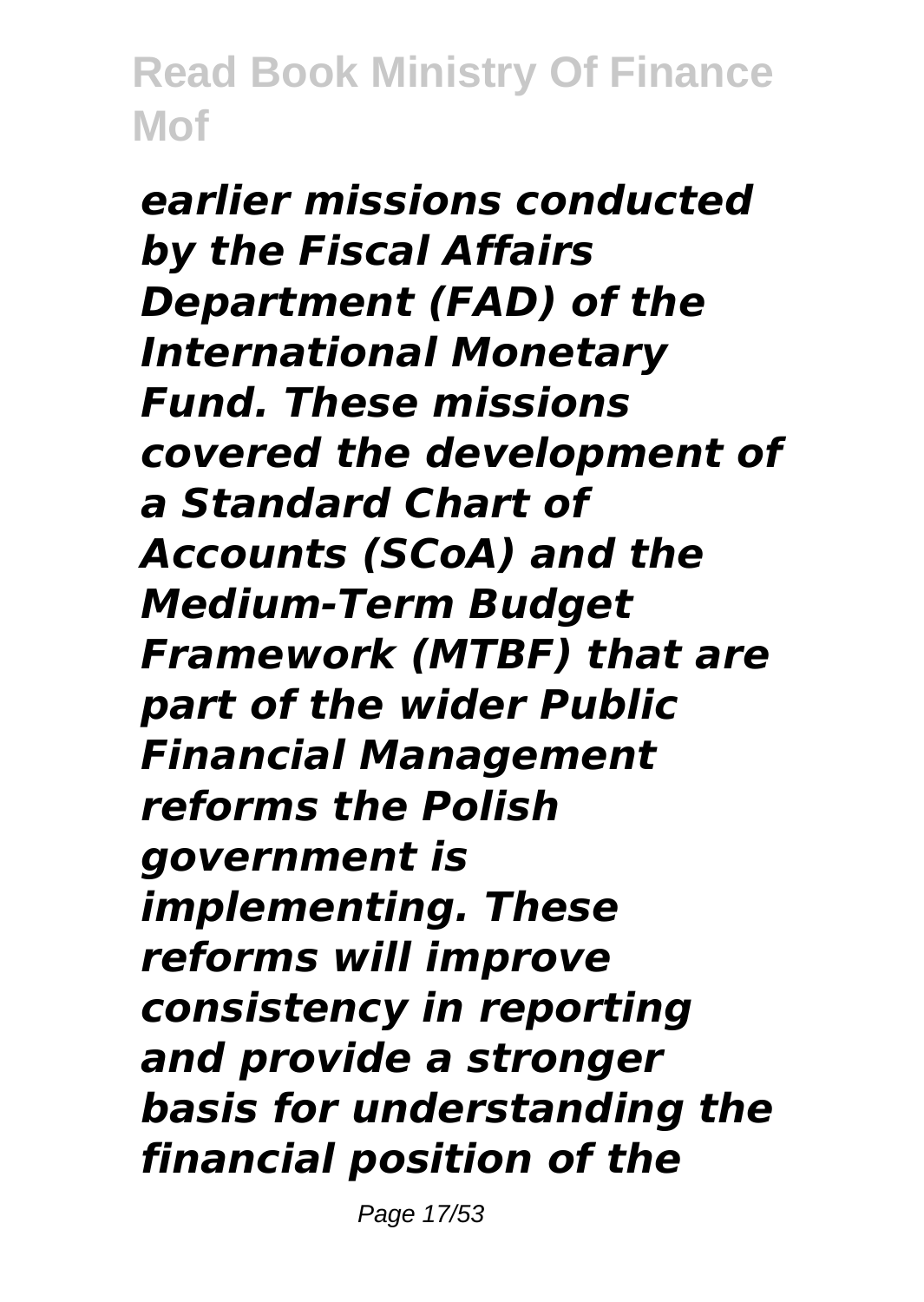*general government. It will also help attain the mediumterm objective of reducing the structural deficit to 1 percent of GDP by 2021. The mission commends the Polish Ministry of Finance (MoF), for the high level of commitment to the reforms. This commitment was evidenced in various actions and activities of government, including public pronouncements by the Minister of Finance. Also, the progress made with the implementation of the recommendations of the earlier missions was noted. Most notable was*

Page 18/53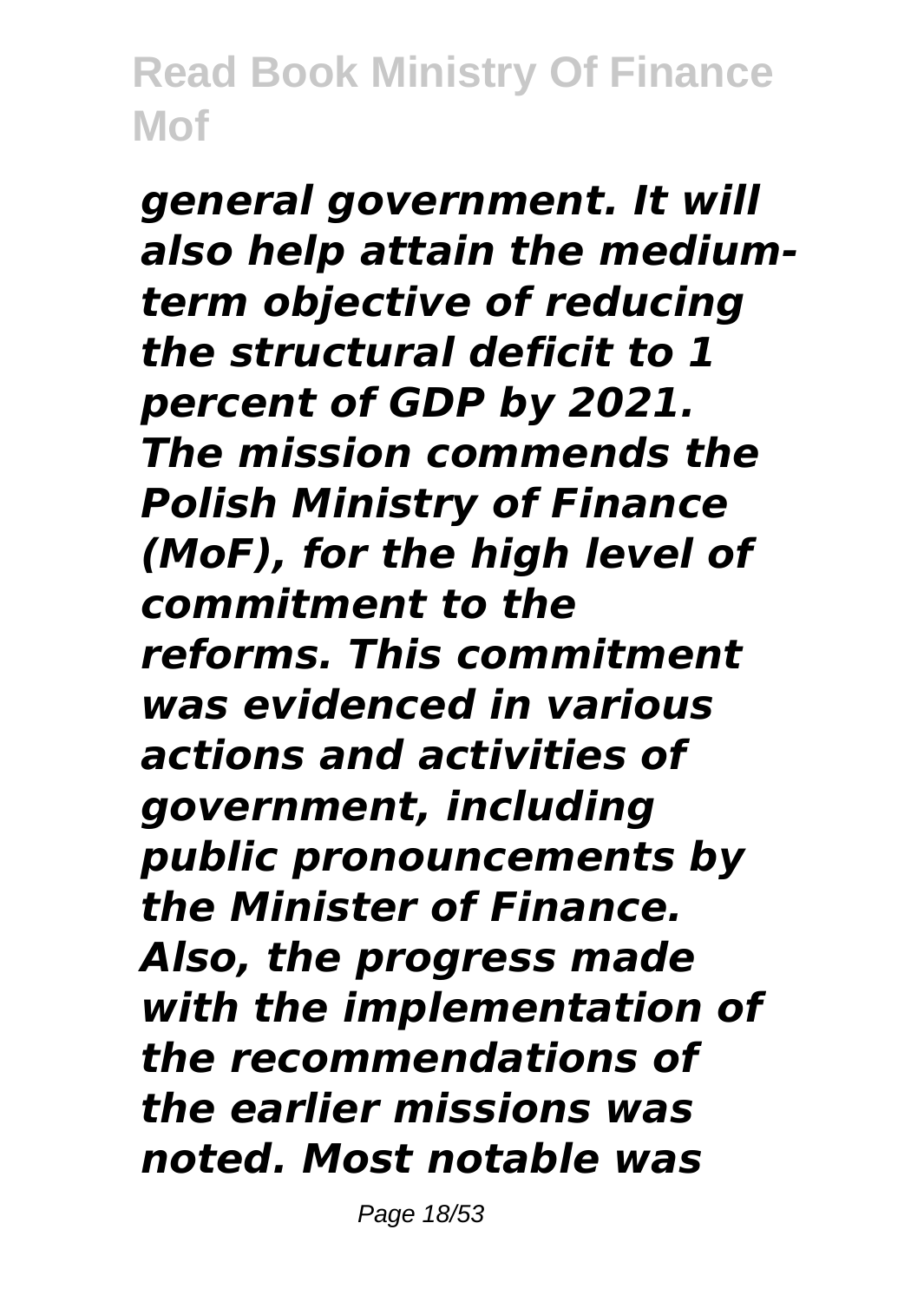*the establishment of the Budget System Reform (BSR)1 Project Governance Structures, the progress that various working groups have made with research on their respective topics, and the changes to the Budget Regulation of January 2019 to accommodate mediumterm planning. This is supported by the high level of knowledge and expertise displayed by staff working on these reforms. Republic of Poland The Advantages of Backwardness Public Statement on Income*

Page 19/53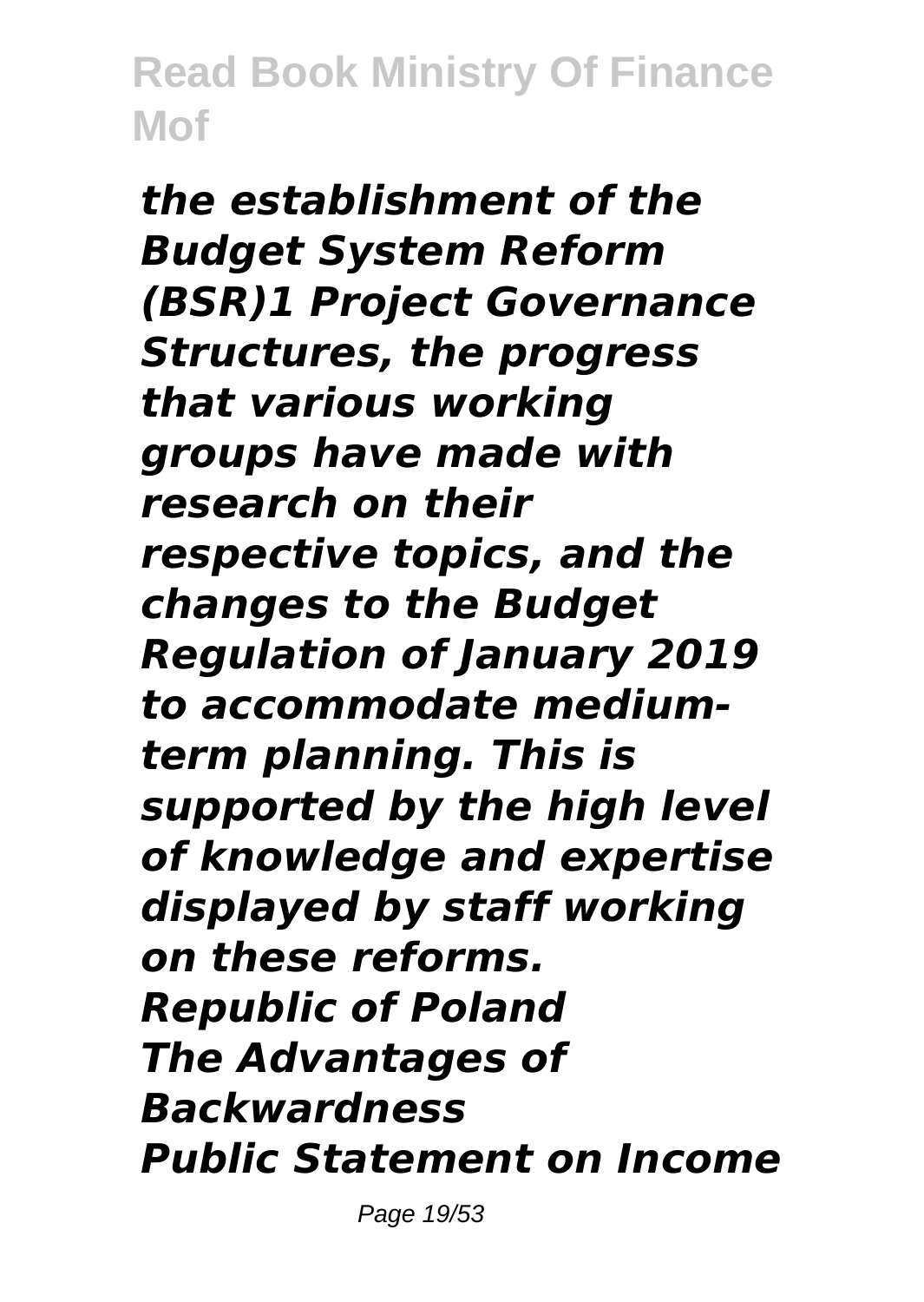#### *& Expenditure for the Fiscal Year, 2013-14 Georgia: Technical Assistance Report-Draft Public Corporation Reform Strategy Key Elements from a Financial Management Perspective Technical Assistance Report-Work of Mission on Development of Potential in Area of Government Finance Statistics*

**Technical assistance (TA) missions were conducted by Mr. Hendrik Tillmann-Zorn, an IMF short-term government finance statistics (GFS) expert, during the period March 12–16, 2018, followed by remote capacity development through December 17–22, 2018.1 The** Page 20/53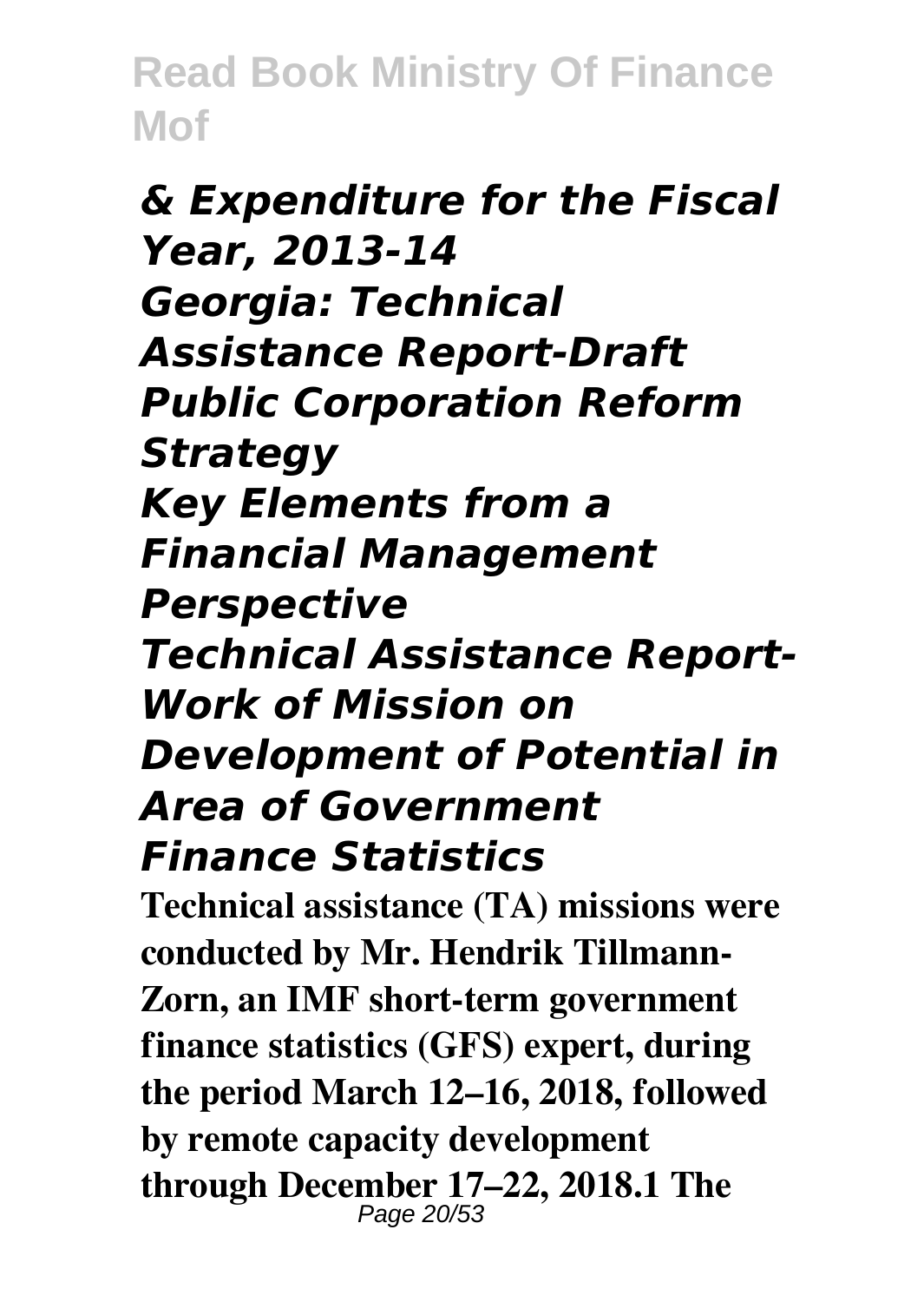**missions aimed to support the Malaysian authorities in improving government finance statistics (GFS) for decision making. The mission was part of the second three-year government finance statistics (GFS) capacity development project funded by the government of Japan (JSA). The mission met with officials from the Ministry of Finance (MOF), the Bank Negara Malaysia (BNM), the Department of Statistics Malaysia (DOSM), and the Accountant General's (AG) Department.**

**In 1996, the Japanese government introduced a policy package initiating massive deregulation and liberalization in the nation's financial sector, referred to as Japan's financial 'Big Bang.' This book argues that the emergence of the Big Bang Initiative poses numerous challenges to conventional** Page 21/53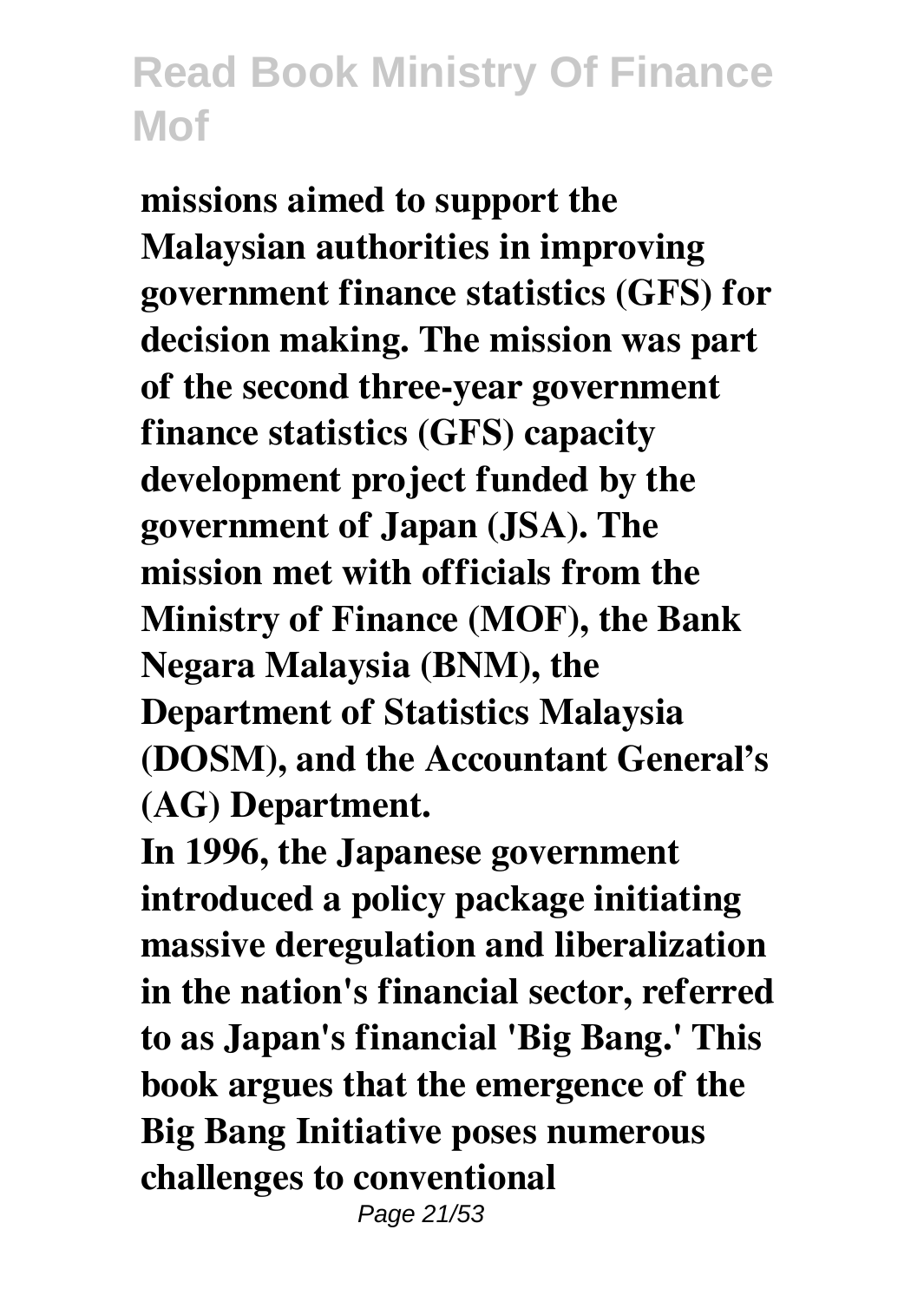**interpretations of Japanese politics and represents a clear case of institutional change in Japanese finance. Whereas many observers stress continuity in Japanese politics, this book argues that the emergence in the 1990s of performance failures and scandals attributed to the bureaucracy, as well as the increase in the likelihood of a change in government in this period, led policymaking patterns surrounding the Big Bang to differ radically from those dominating public policymaking in the past. These developments led to change in the nature of the alliance between the ruling Liberal Democratic Party (LDP) and the Ministry of Finance (MOF), to a shift in priorities within the MOF, and to a heightened role for the public in policymaking. The result was that the MOF, long perceived as 'entrenched' and seeking to maximize tangible** Page 22/53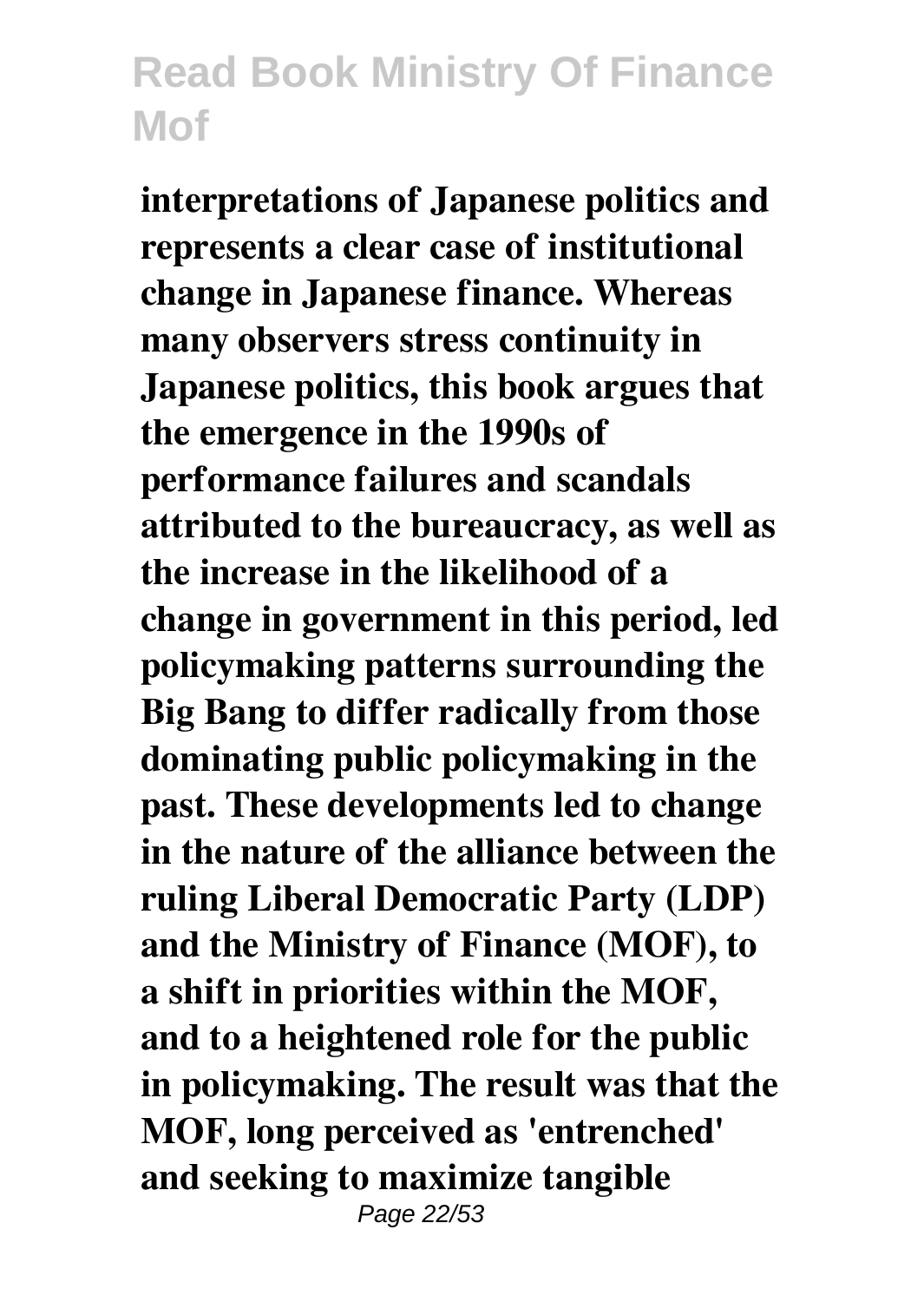**tokens of organizational power, became more than willing to launch the Big Bang, despite the fact that these reforms would strip the ministry of many of its regulatory tools and sever the ministry's close ties with the financial sector. The book also argues that these new developments prevented financial industry actors from forestalling these reforms, as they had done in the past with other reforms similarly threatening the viability of weaker firms. The findings reveal that not only politicians, but also bureaucrats and interest groups, have reasons to pursue public support to enhance their respective political influence. Consequently, well-organized groups do not always prevail over the unorganized public.**

**This paper discusses key findings and recommendations of the Technical** Page 23/53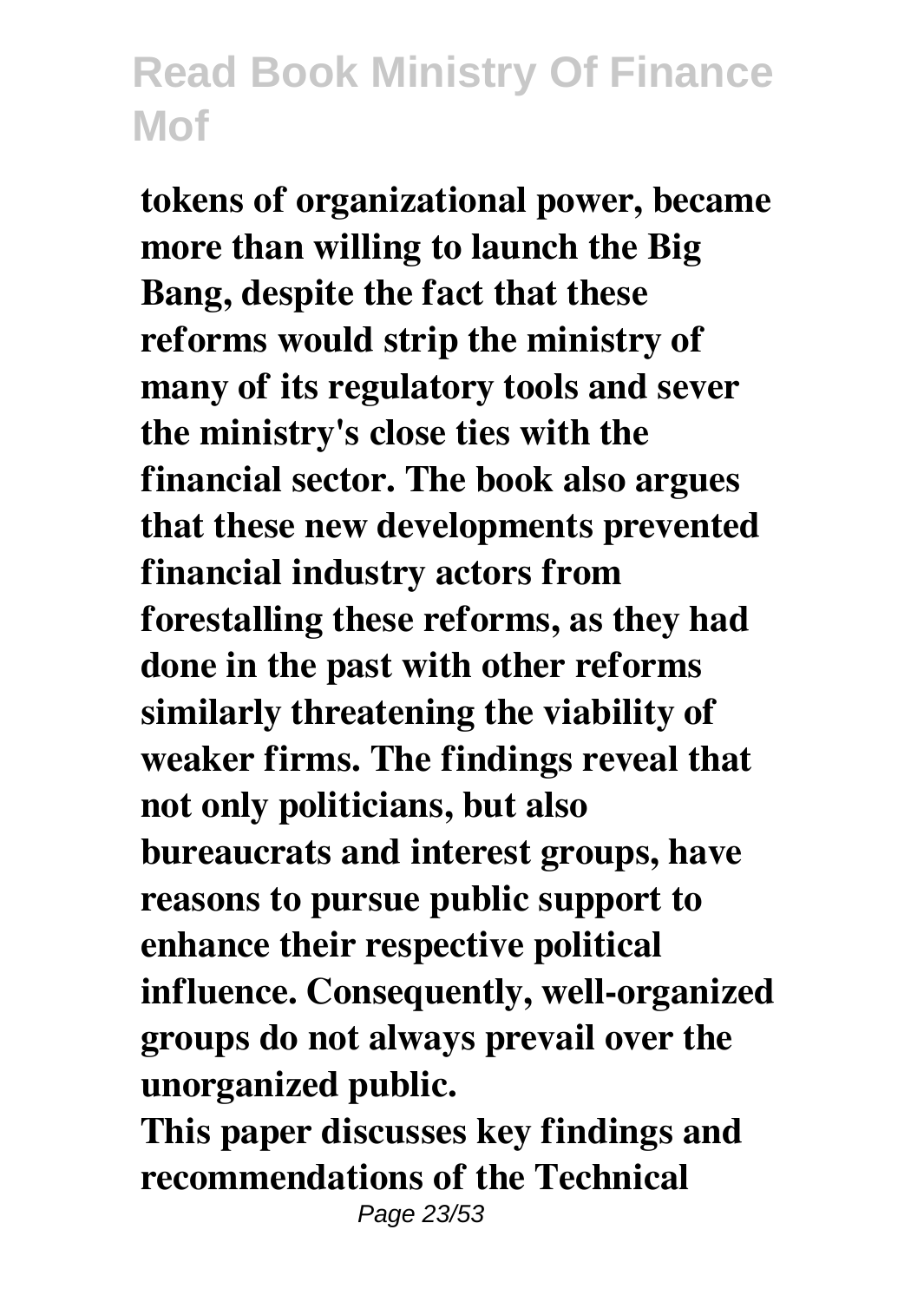**Assistance report on establishing a spending review process in Slovenia. Slovenia's fragile fiscal situation requires further consolidation to ensure that the upward trajectory of public debt does not threaten long-term fiscal sustainability. Spending in the education sector is the fourth-highest spending level. Spending pressures also need to be explicitly identified, quantified, and included in the spending review to better inform the government's decision making process. There is also a need to update existing performance information associated with government expenditure programs to ensure that more meaningful information focused on achieving desired outcomes is developed to better inform future reviews. Republic of Slovenia Republic of Serbia: First Review Under** Page 24/53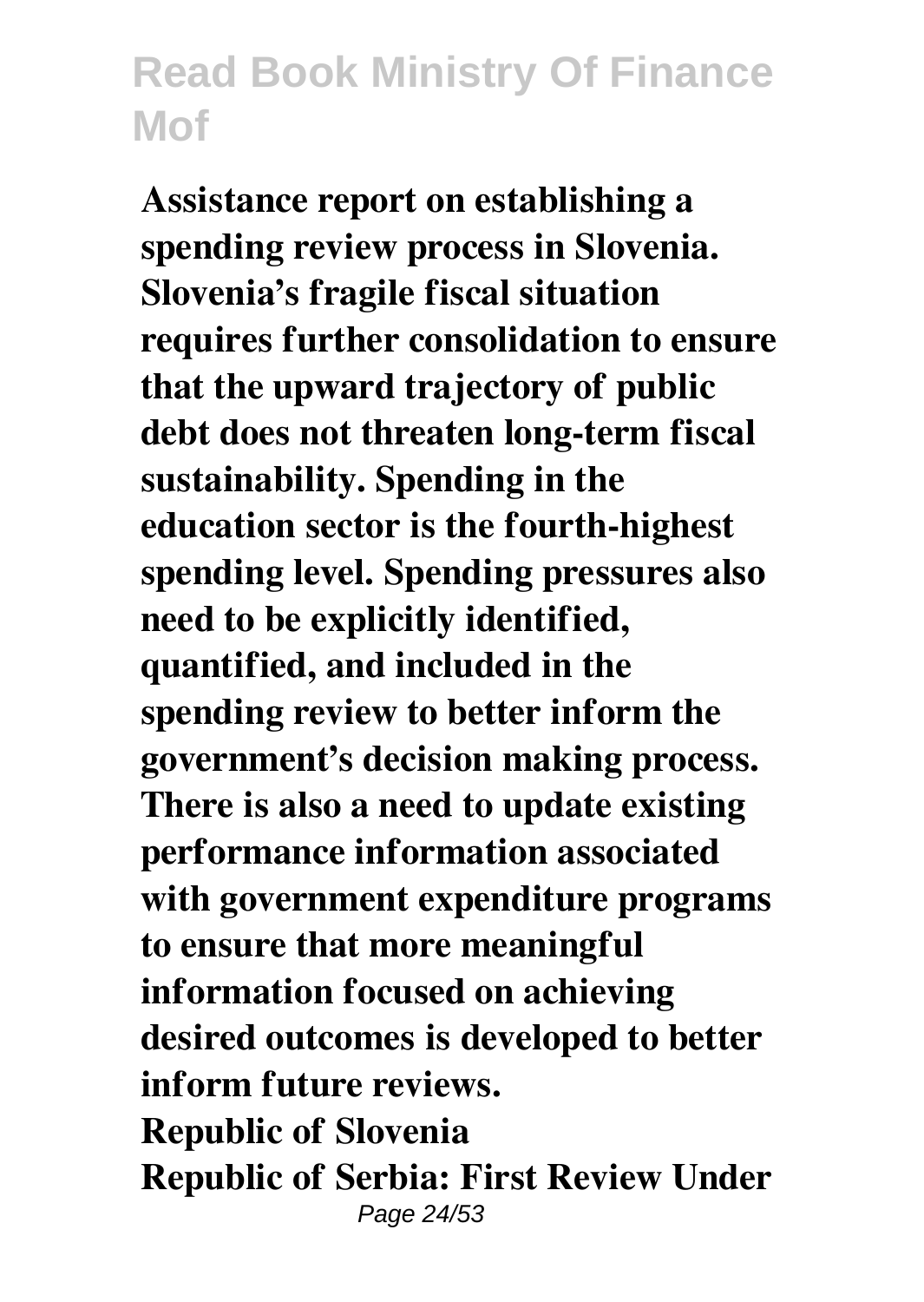**the Stand-By Arrangement-Press Release and Staff Report Krasūang Kānkhlang Performance Budgeting Toward More Efficient Spending for Better Service Delivery Crisis and Change in the Japanese Financial System**

This report documents Viet Nam<sup>[]</sup>s financial management systems covering the areas of budgeting, funds flow, accounting and reporting, and auditing systems. It also provides insights into the quality of the country<sup>[]</sup>s internal control systems, staffing resource capacity, and information technology structure. The publication aims to enhance the understanding of project teams and consultants on public financial management systems with the objective of improving the quality of financial management assessments during project Page 25/53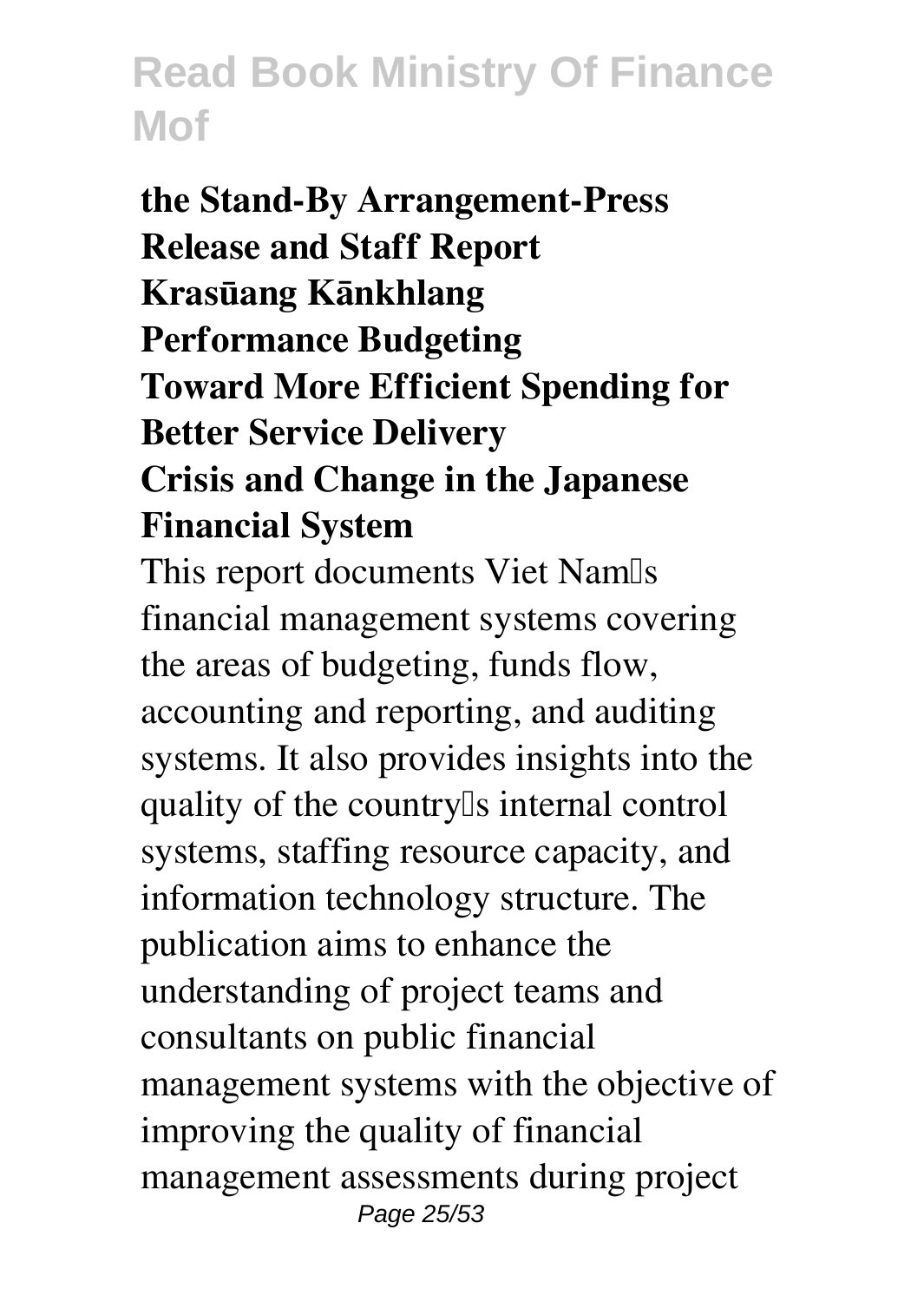preparation. High-quality financial management assessments support project implementation through the identification and mitigation of key fiduciary risks and the implementation of appropriate mitigating actions and reforms. The Ministry of Finance in Japan, perhaps one of the most powerful bureaucracies in the world, has created an economic superpower out of postwar shambles. This book details the Ministry's evolution as well as its current attempt to retain its position in a transformed economy. This technical assistance (TA) report on government finance statistics (GFS) covers the remote TA to the Ministry of Finance (MOF) during September 21 $\Omega$ October 2 and December 14 $\Omega$ 18, 2020 and March  $9$ <sup>[13]</sup> and April 19<sup>[123</sup>, 2021] (which was extended to May 2021). These peripatetic activities were conducted remotely due to the travel restrictions Page 26/53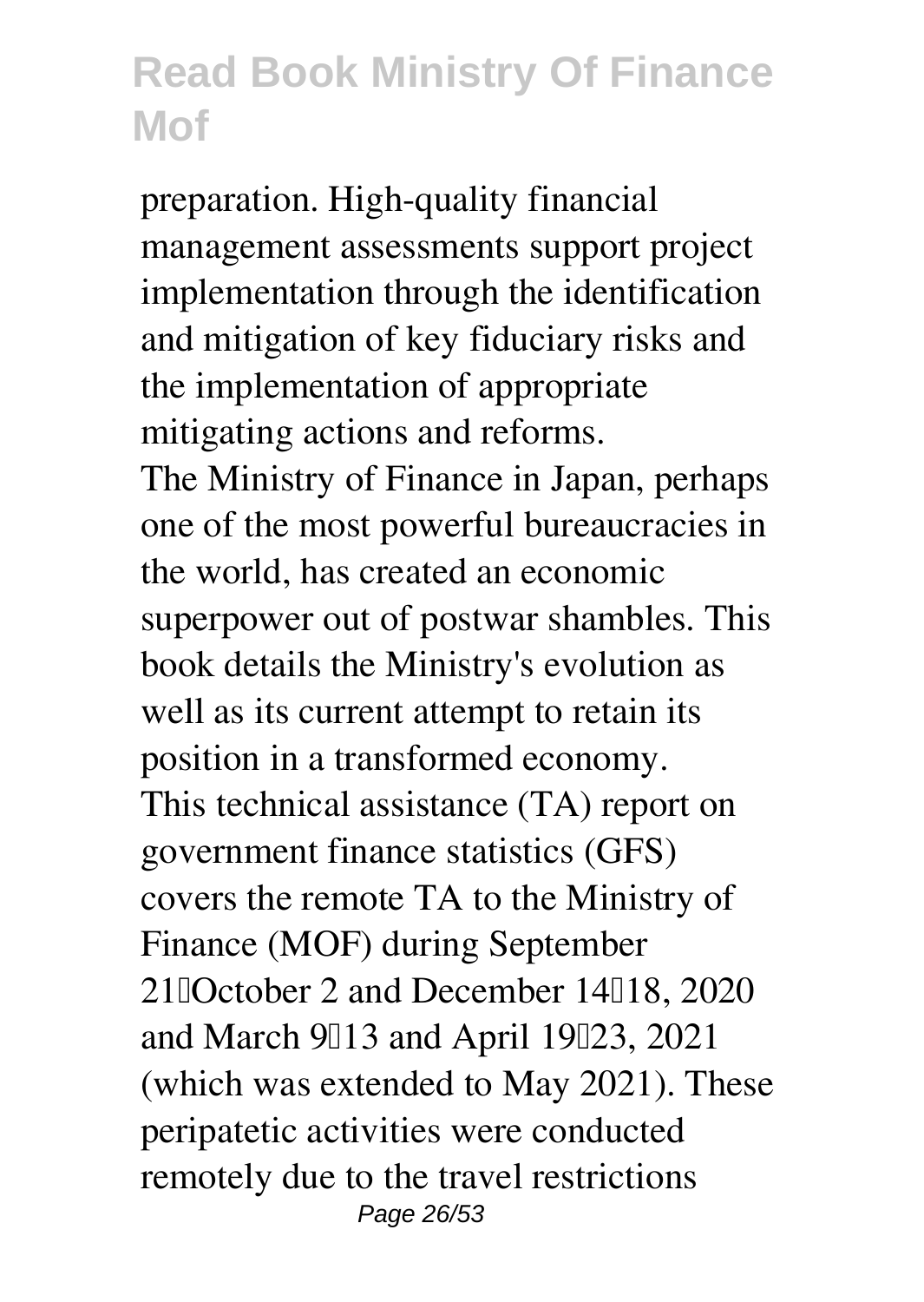resulting from the COVID-19 situation. This report documents the main achievements from these activities. These activities were part of the GFS and Public Sector Debt Statistics (PSDS) project funded by the Government of Japan (JSA3) and implemented by the IMF Statistics Department (STA) and the IMF Capacity Development Office in Thailand (CDOT).

Guatemala

The Ministry of Finance

Integrated Financial Management Project : Technical Annex to the Memorandum and Recommendation of the President Official Russian Policies Concerning Industrialization During the Finance Ministry of M. Kh. Reutern, 1862-1878 Technical Assistance Report-Establishing a Spending Review Process Kuwait

In consultation with the Page 27/53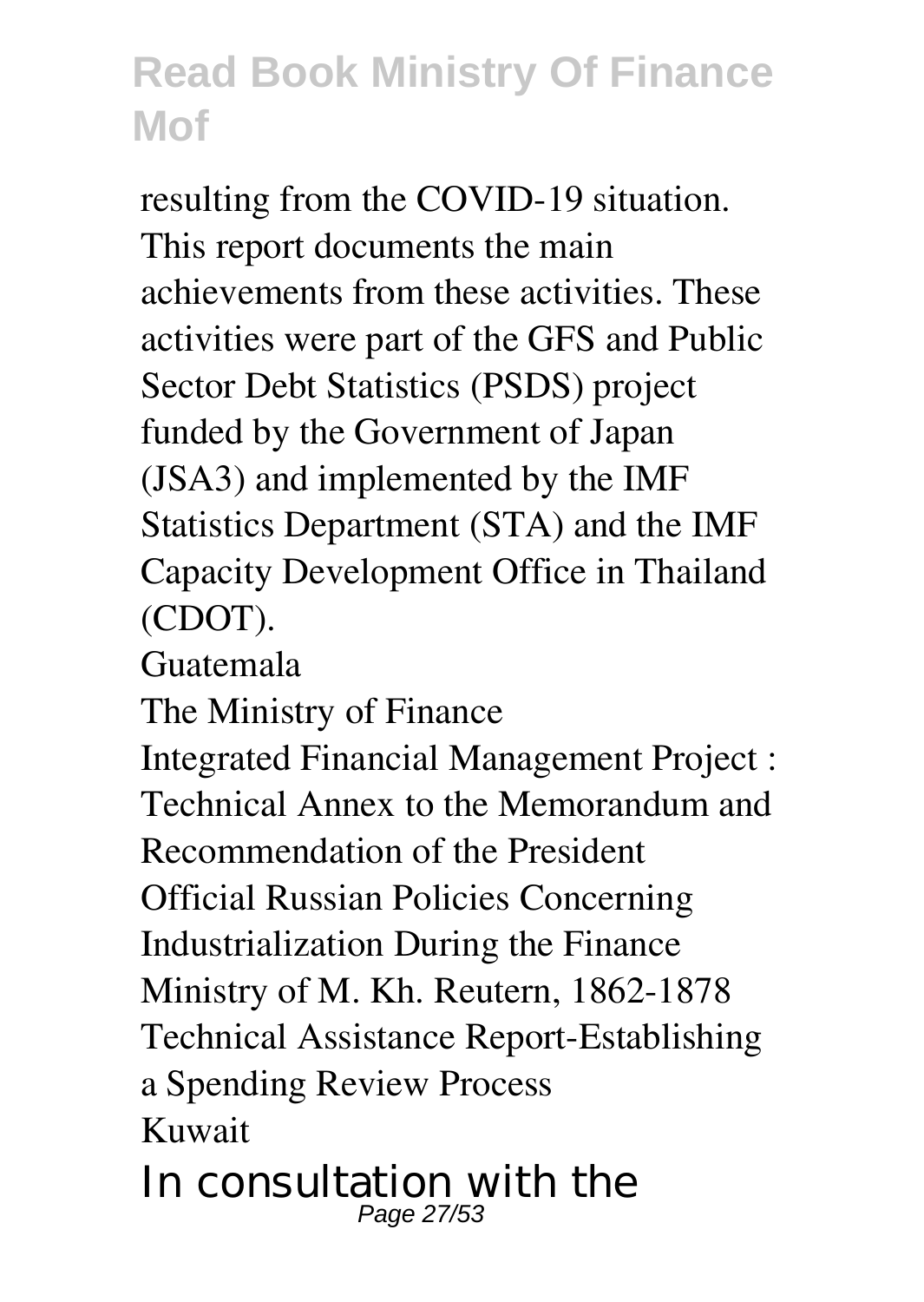Republic of Belarus Ministry of Finance (MoF), a government finance statistics (GFS) technical assistance  $(TA)$  mission from the IMF's Statistics Department (STA) visited Minsk from November 13 through 24, 2017. The main objective of the mission was to take stock of the progress in government finance statistics in the Republic of Belarus and to provide assistance to the MoF in improving the quality of statistical data. Government finance statistics provide a comprehensive conceptual and accounting framework Page 28/53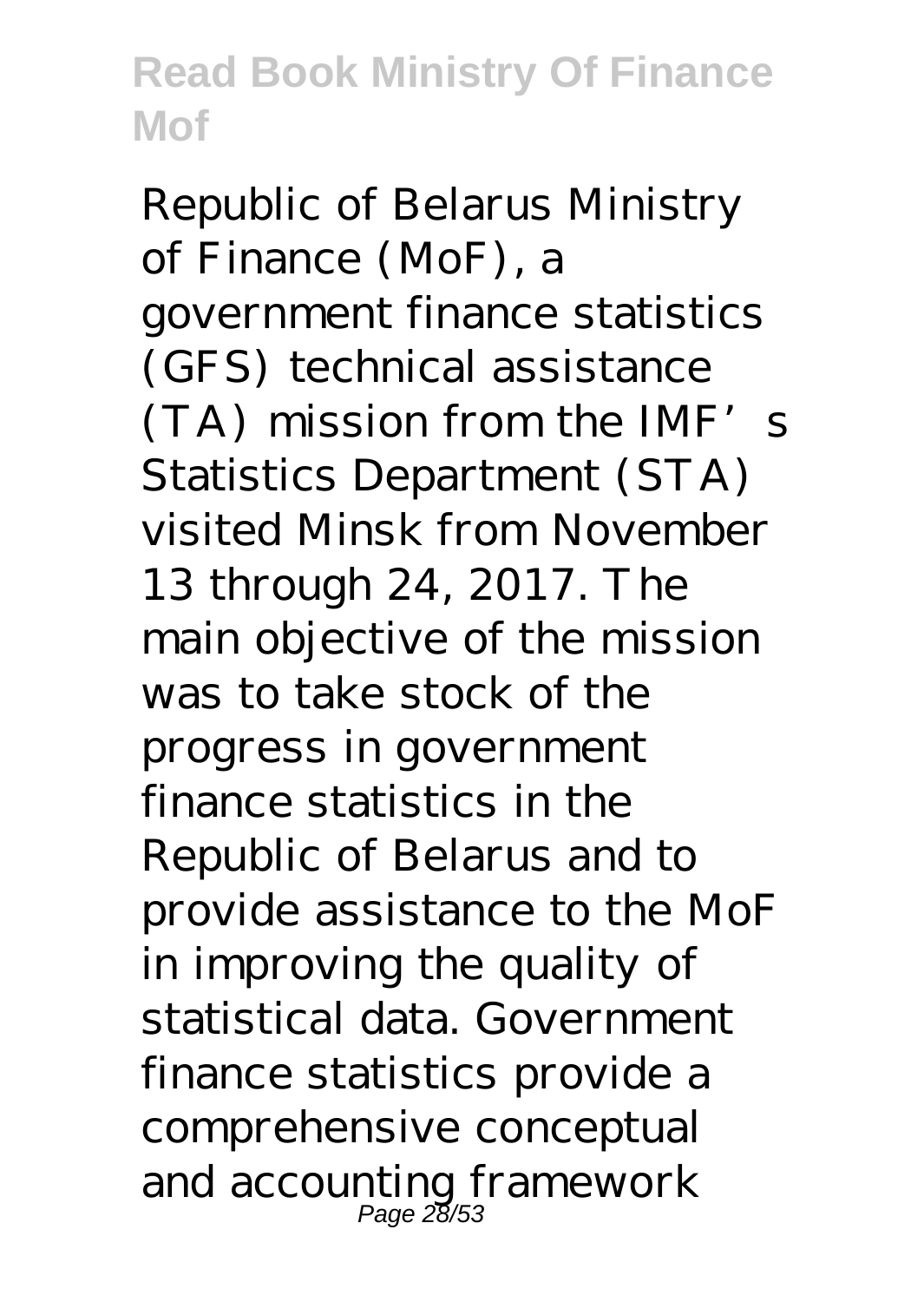suitable for the analysis and evaluation of fiscal policy, and in particular the performance of the general government sector of any country. One of the biggest advantages of the introduction of GFS methodology into budgeting is the achievement of consistency in budgeting, financial reporting, and statistics. Use of the same terminology by those engaged in budgeting, reporting, and statistics should ensure common understanding among all of the stakeholders. The comparability of numbers, tables, and accounts is Page 29/53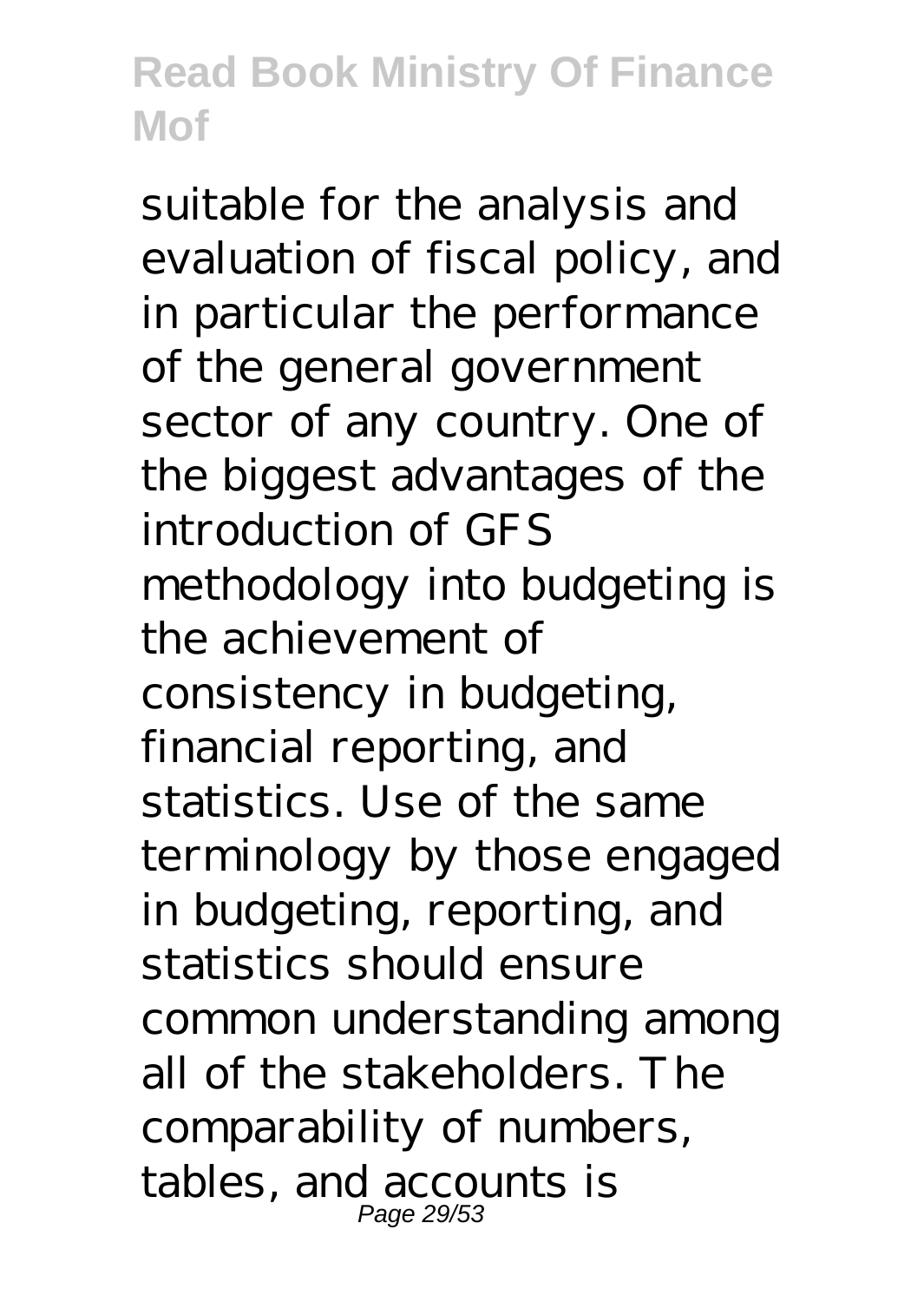significantly enhanced, which means an improvement in productivity and in the timely availability of data.

A flagship annual document of the Ministry of Finance, Government of India, Economic Survey 2011-12 reviews the developments in the Indian economy over the past 12 months, summarizes the performance on major development programmes, and highlights the policy initiatives of the government and the prospects of the economy in the short to medium term. This technical assistance Page 30/5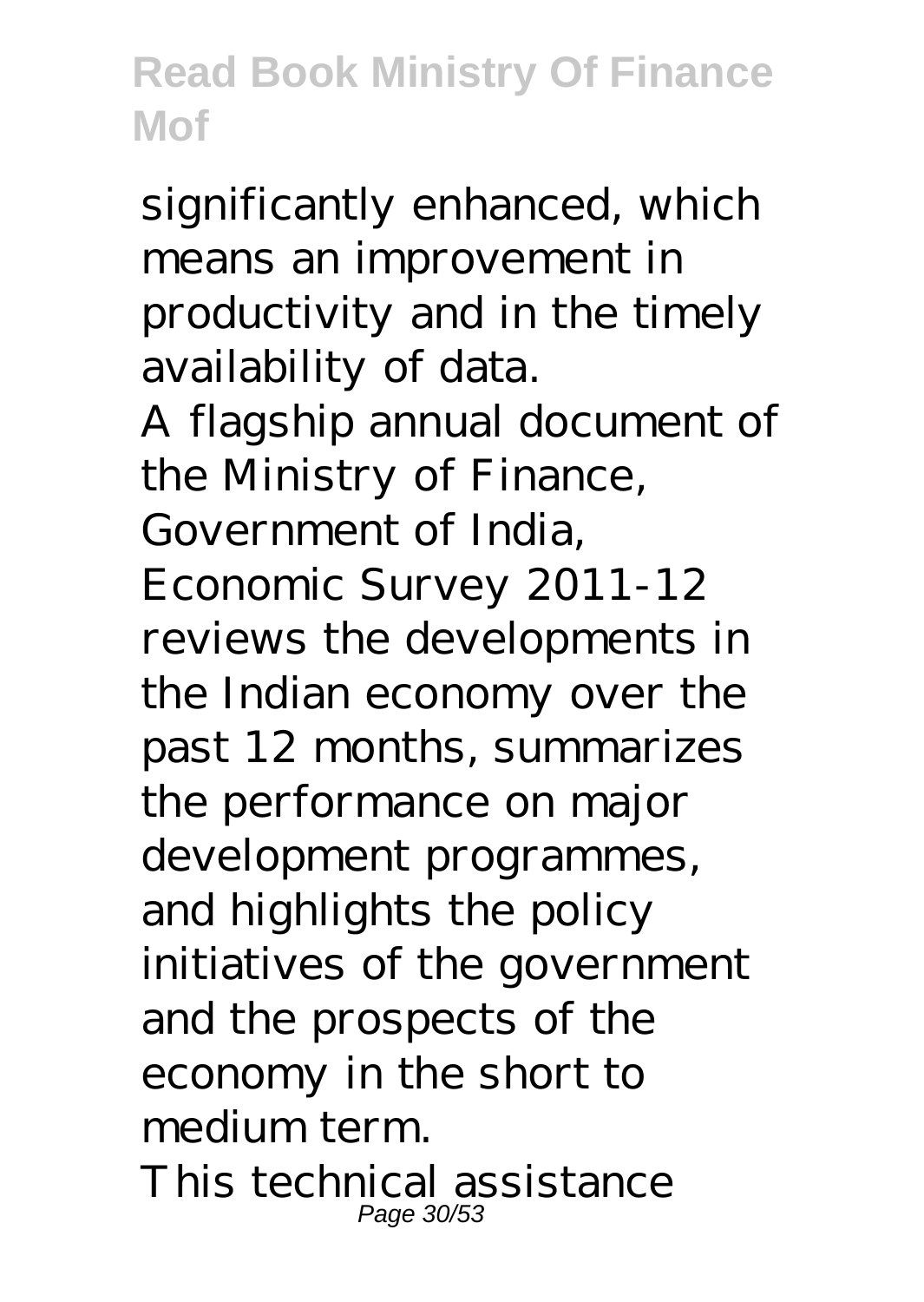report on Iceland focuses on a new organic budget law (OBL). In designing a new OBL, it is important to preserve good features of Iceland's current legal framework for budgeting. At the same time, any new OBL should address the key weaknesses in the Financial Reporting Act 1997 that prevent it from providing a credible, integrated framework for budgeting. The institutional coverage of the OBL should be expanded to encompass the whole public sector and incorporate an integrated timetable for the Page 31/53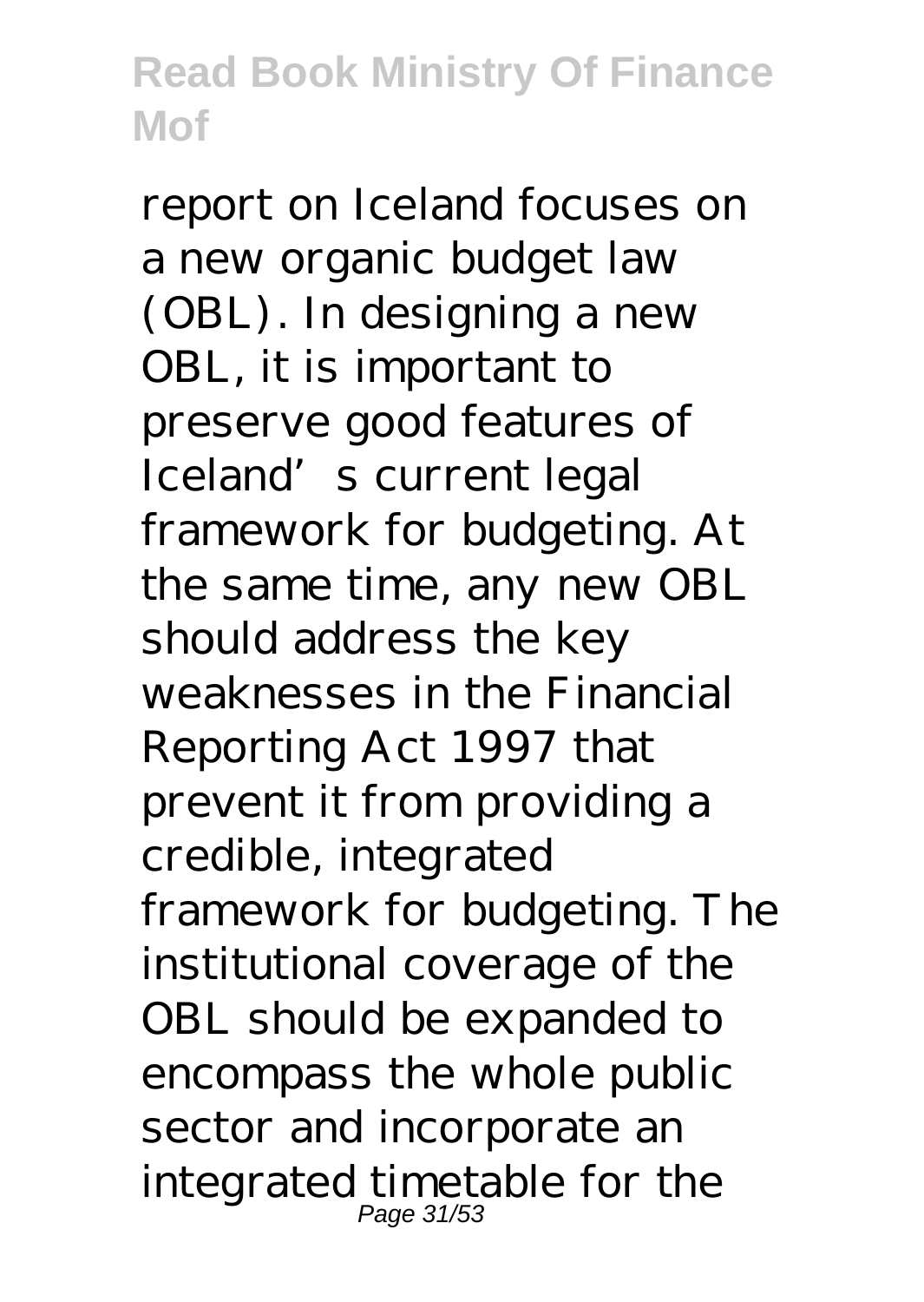entire budget process. From Reserve Bank to Finance Ministry and Beyond Technical Assistance to the People's Republic of Bangladesh for the Efficiency Enhancement of Fiscal Management Reforming Fiscal And Economic Management In Afghanistan Selected Issues Policy Debates on Public Finance Between the Ministry of Finance and the Bank of Japan from 1930 to 1936 Technical Assistance Report-Medium-Term Budget Framework and Fiscal Risk Page 32/53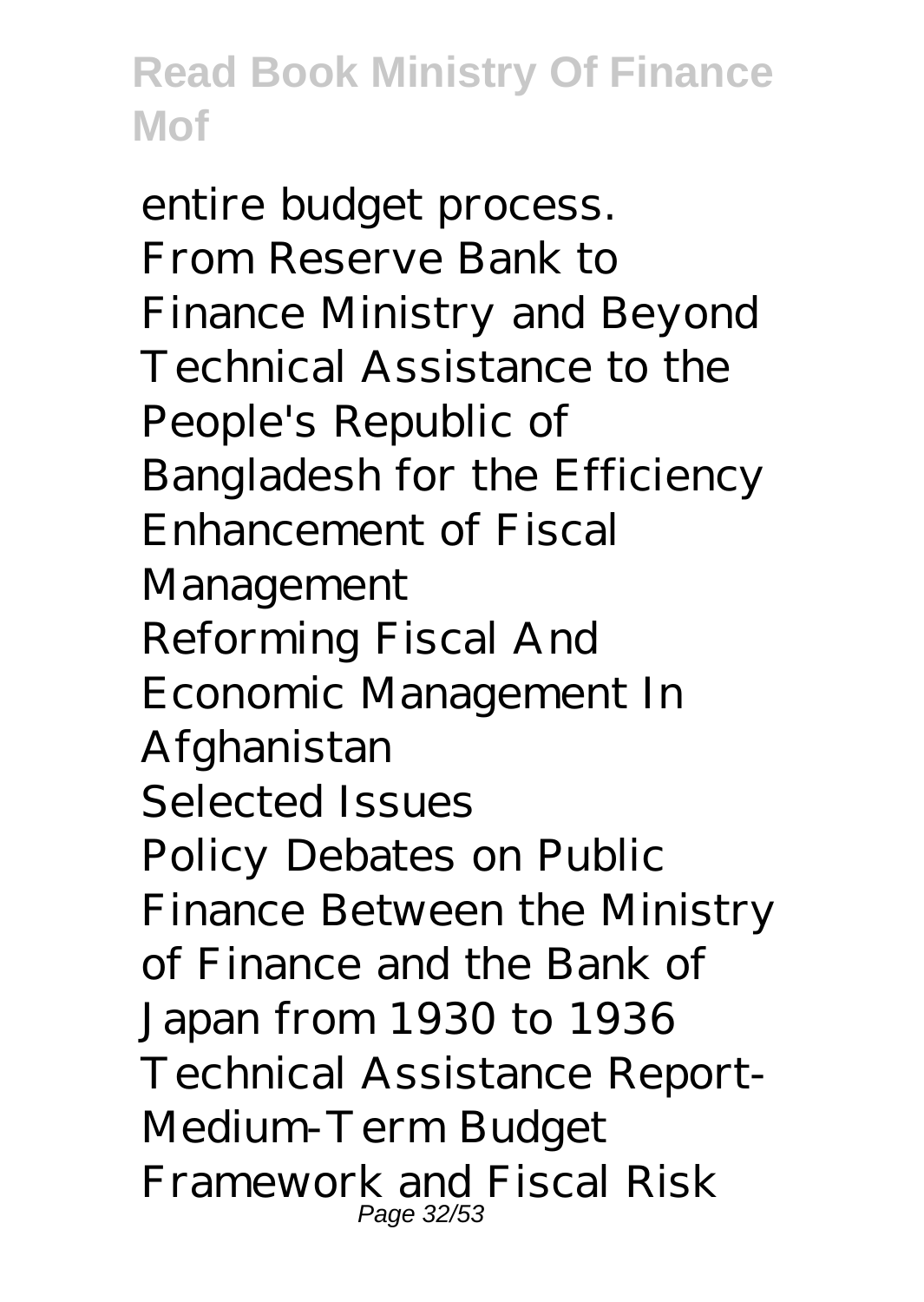#### **Statement**

*This book examines the theory and practice of performance budgeting, which aims make government more effective by linking the funding of government agencies to the results they deliver. Combining thematic studies and case studies, it clearly presents the diverse range of contemporary performance budgeting models and examines their effectiveness. The Polish government has committed to a budget reform strategy that is intended to modernize, strengthen, and lift the horizon of policymaking into the medium term. The reform was introduced by the Minister of* Page 33/53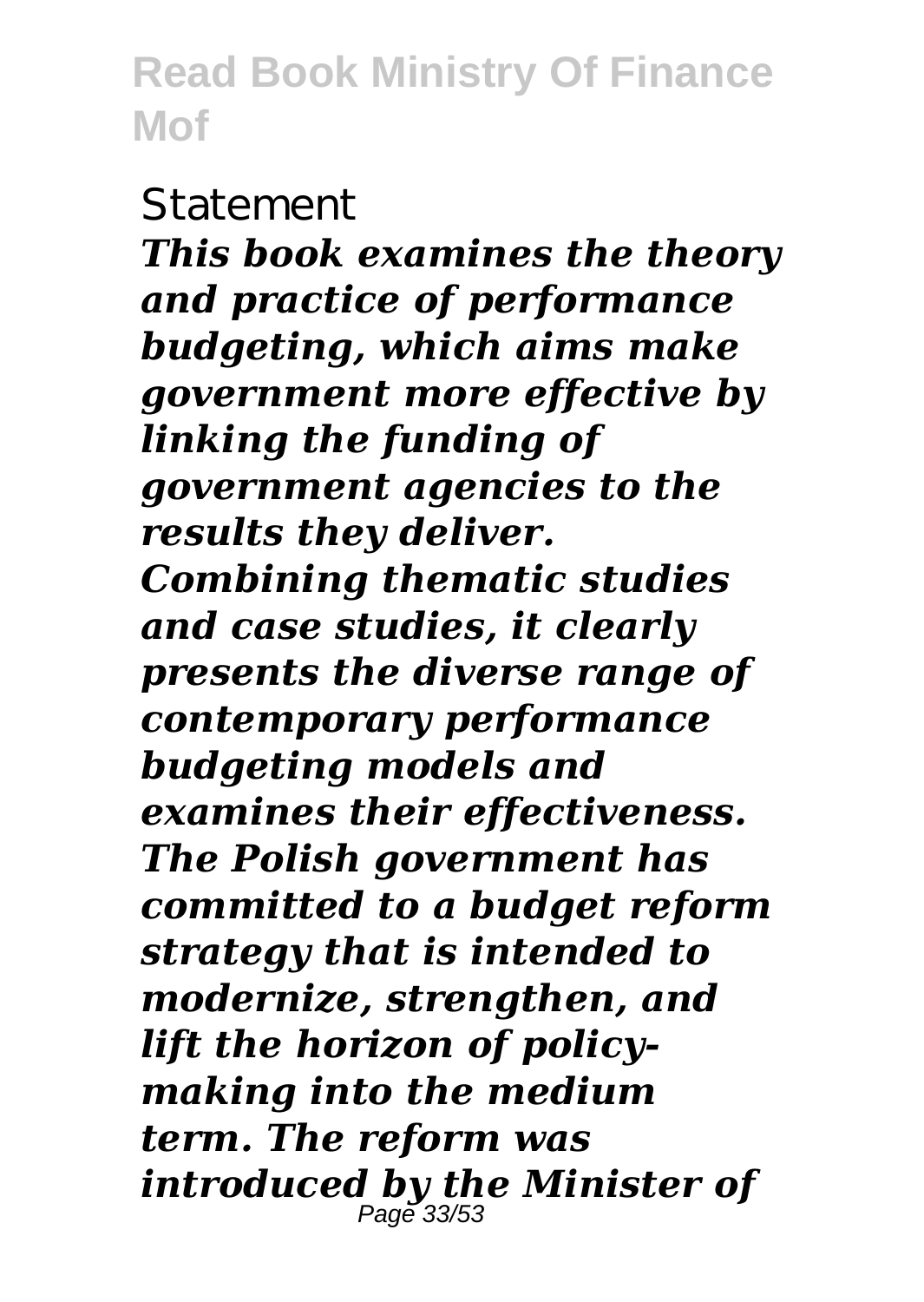*Finance, and approved by the Council of Ministers (CoM) in July 2016. The first step in the new process will take place in March 2017 with a meeting of the CoM. At this meeting, the macroeconomic and fiscal projections to be included in Poland's Multi-Year State Financial Plan (MYSFP) will be compared to spending envelopes, and policy priorities for the coming budget will be determined. This meeting will also launch the process of preparing Poland's first medium-term budget framework (MTBF) for the period 2018–20. There is relatively little literature that analyses the role, functions, and* Page 34/53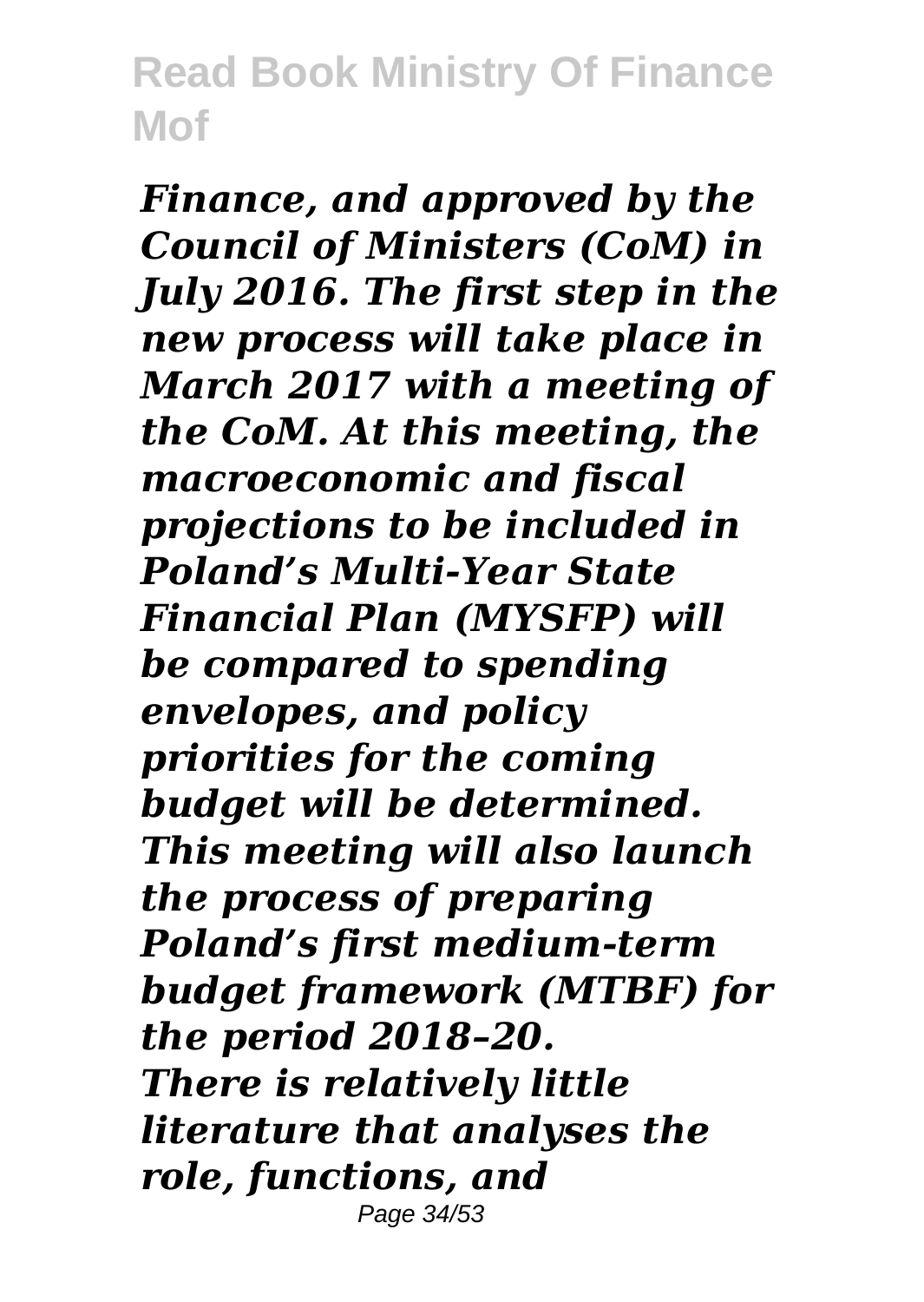*organization of finance ministries. The purpose of this working paper is to review international experiences in this area, in an effort to formulate guiding principles of organizational design and the allocation of functions, while recognizing the crucial importance of each country's history and institutional context. Over the past 30 years many finance ministries have moved from a "traditional" to an "emerging" model of organizational design in which there is greater openness and transparency, more flexible management practices, and a broader focus on strategic policy issues. In addition,* Page 35/53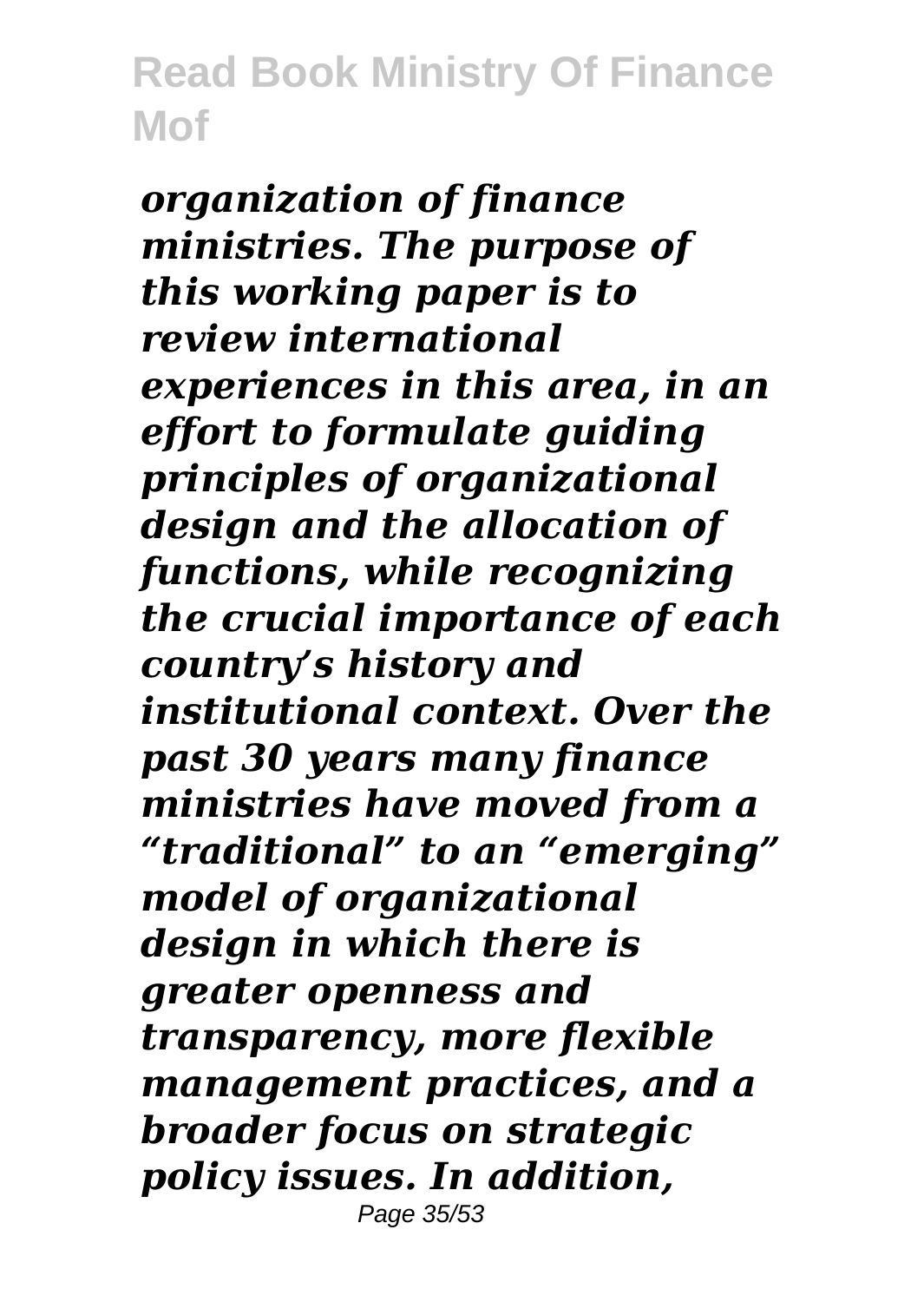*many operational functions have been devolved to arm's–length agencies or line ministries. The paper describes the challenges facing developing countries in strengthening their finance ministries, and the principles, approaches, and strategies that can be applied. Public Financial Management Systems—Viet Nam Technical Assistance Report on a New Organic Budget Law Economic Survey 2011-12 Malaysia Technical Assistance to the Kyrgyz Republic for Strengthening Capacity in the Ministry of Finance for Financial Management and Planning of the Public* Page 36/53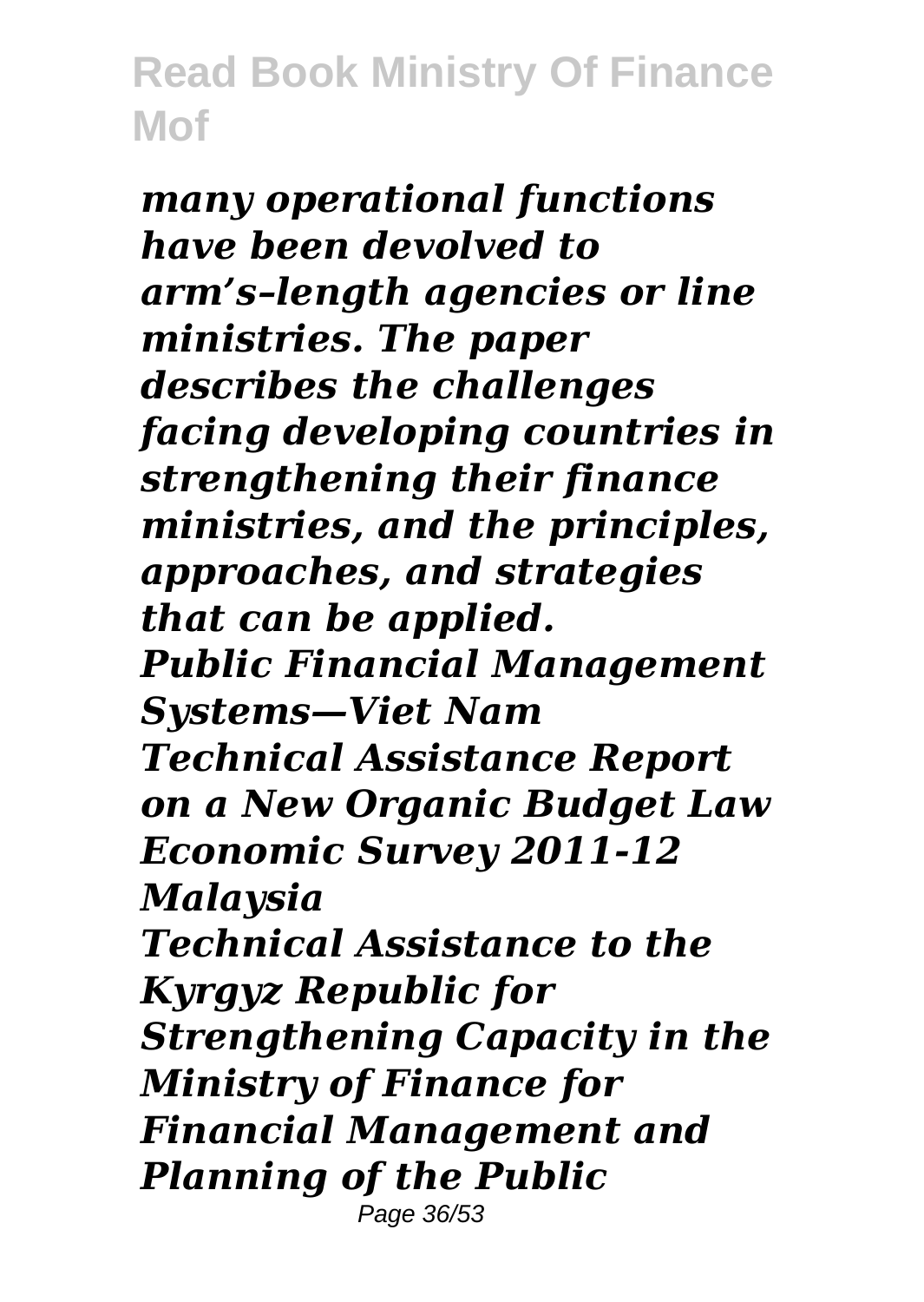#### *Investment Program Technical Assistance to the Republic of Indonesia for Supporting Country Financial Accountability*

The Author Has Spent Over 3 Decades In Financial Administration, Covering Aspects Such As Banking - Macro-Economic Management And India`S External Relations - 8 Chapters - Starting From Early Years - In The Reserve Bank Of India - With The Ministry Of Finance - Washington Years - Back To Delhi - At Asc? - Asian Development Bank - Postscript - Index.

This Public Expenditure Review (PER) provides an integrated perspective on Iraq's need to provide better public service delivery, while maintaining macroeconomic stability and fiscal discipline. The achievement of these Page 37/53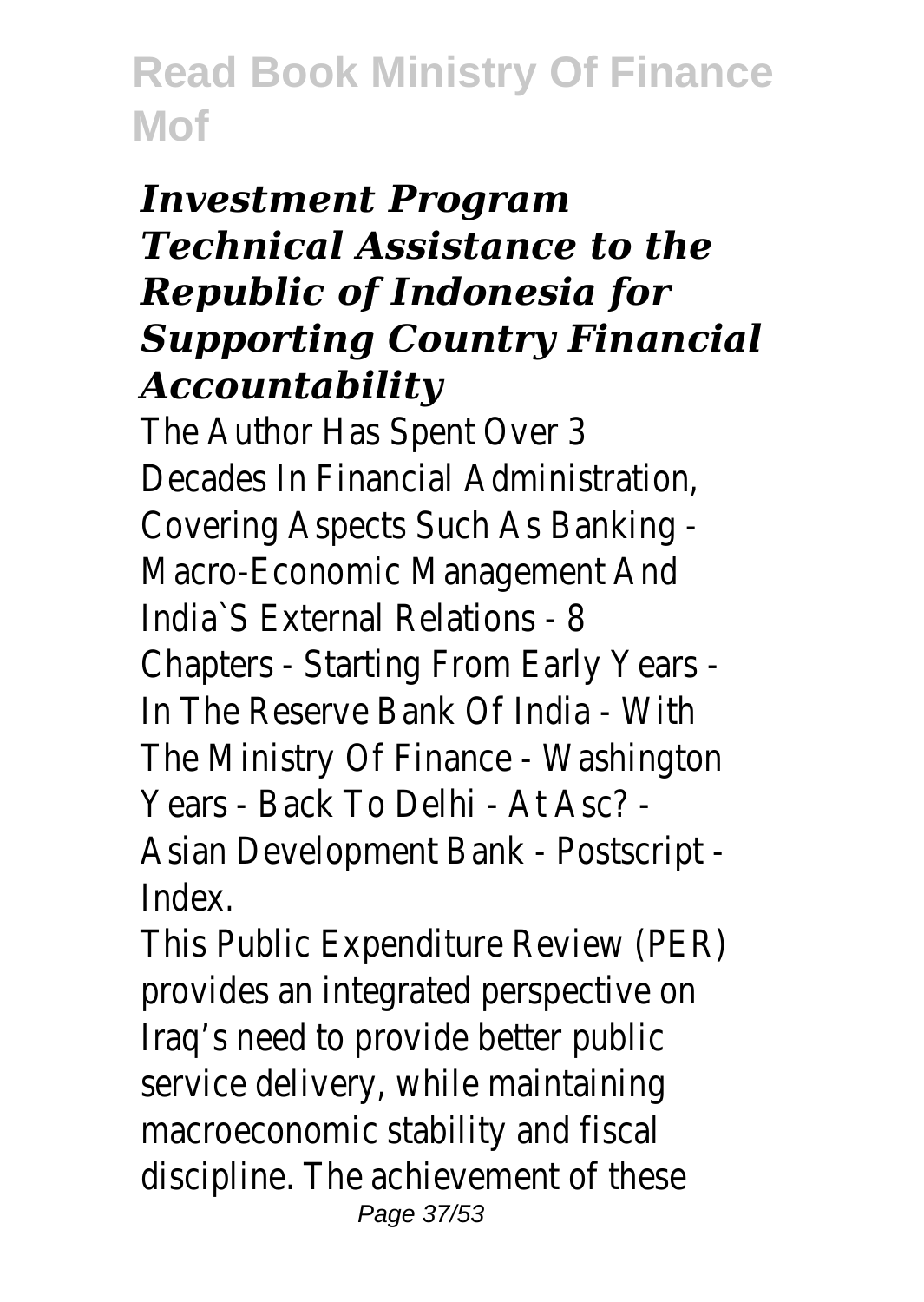objectives unfolds within a challenging context of revenue volatility, the need to diversify the economy, weak accountability mechanisms, and residual conflict. Reflecting these challenges, key socio-economic developmental indicators are stalled or even declining despite rapid growth in public spending. Indeed, the review shows that growth in spending has not been matched by absorptive capacity, let alone improved outcomes. The difficult task of constructing the fiscal institutions to embed the practices of good economic management remains a work-in-progress. The PER is one component of World Bank assistance to the government to improve public expenditure policy and management. The challenge for the Iraqi authorities in the years ahead will be to turn oil revenues into sustained welfare Page 38/53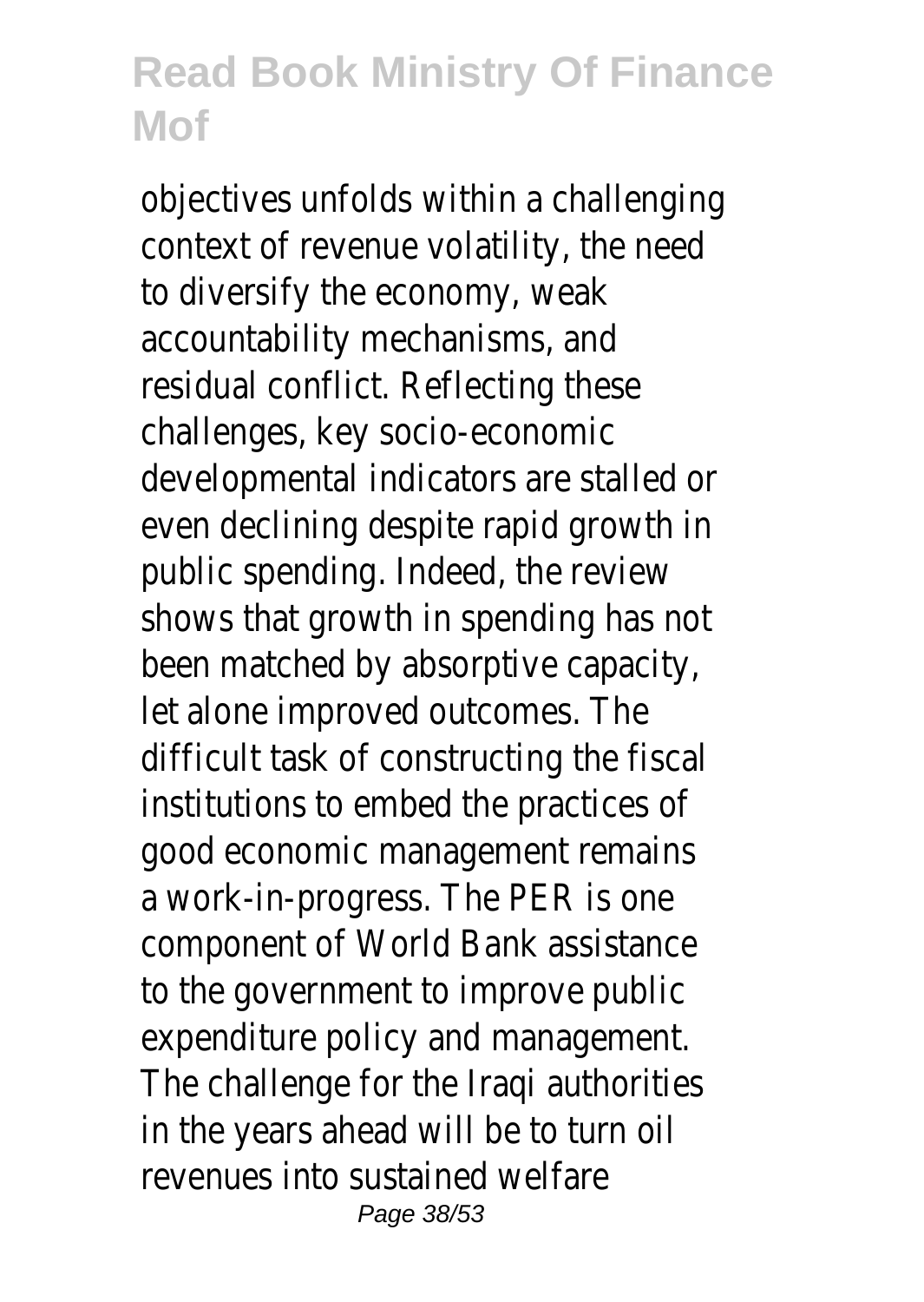improvements. Macroeconomic stability alone is not enough to address social and economic development issues and to avoid a resource curse. Iraq's oil wealth alone cannot generate sustainably high living standards for the majority of its population. Economic diversification is an imperative—both to create jobs and to promote income-generating opportunities for the Iraqi population. The key challenges for the authorities therefore are (i) to remove constraints to non-hydrocarbon economic activities; (ii) to ensure the efficient use of oil revenue; and (iii) to restrain the growth of current spending (in particular wage bill and subsidies) to free up resources for public investment, while maintaining essential safety nets and social support for the poor and Page 39/53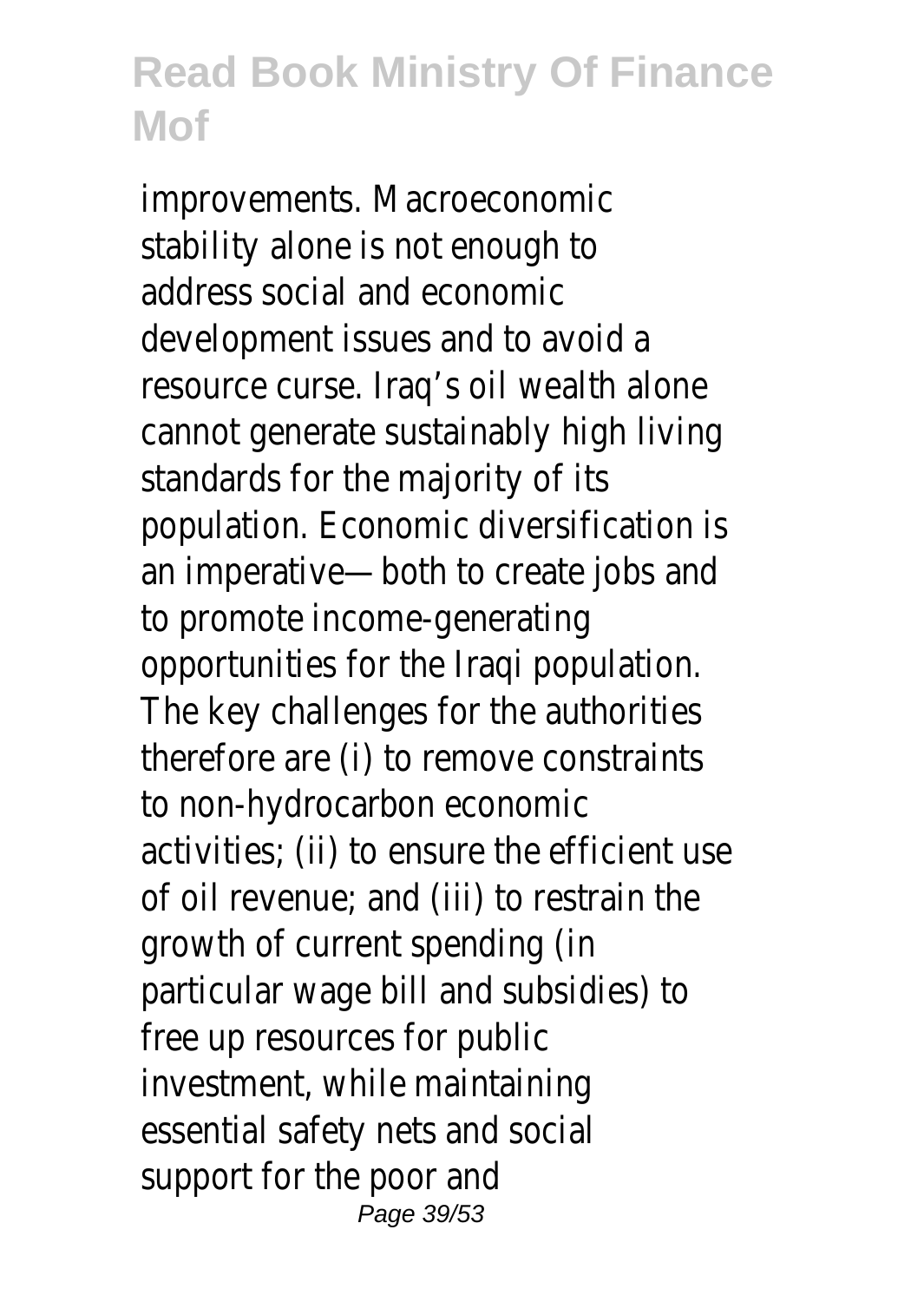disadvantaged. Public investment management is a crosscutting capability that is needed to meet Iraq's development objectives. The government has the opportunity to take concrete steps now. The PER proposes approaches and actions to better use Iraq's oil revenues by shifting to a save and invest via curbing inefficient spending and redirecting resources to public investment and basic services. As economic growth prospects are favorable in the medium-term, the Iraqi government has the opportunity to lay the foundations of a broadly diversified economy, with a reasonable footprint that provides decent public services and security while facilitating adequate economic freedom. Senior policy makers at the Ministry of Finance, Ministry of Planning and line ministries Page 40/53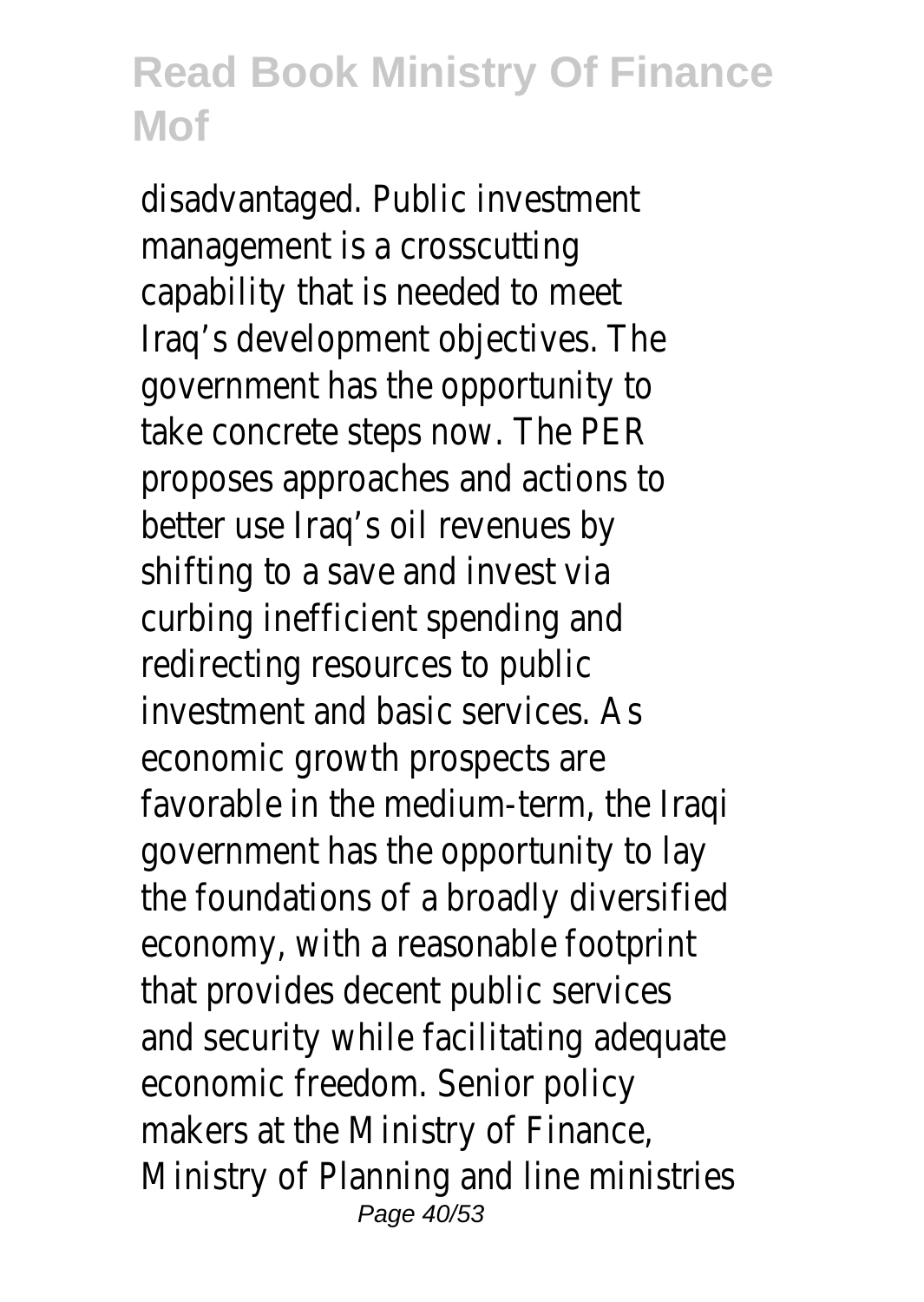are the primary audience of this work. To strengthen the medium-term orientation of the budget, the authorities have committed to implement a full-fledged medium-term budget framework (MTBF) as part of their Public Financial Management Reform Strategy (2017–21). A pilot MTBF exercise was launched for the 2018 budget cycle, which will inform the roll-out of a more complete MTBF in 2019. The development of the MTBF has been supported by several FAD technical assistance missions in recent years, including in April this year. The 2018–20 draft Budget Declaration, submitted to the Cabinet of Ministers on June 1, is a major step forward in terms of establishing a medium-term orientation to budget planning. For the first time, important elements of a MTBF were included in Page 41/53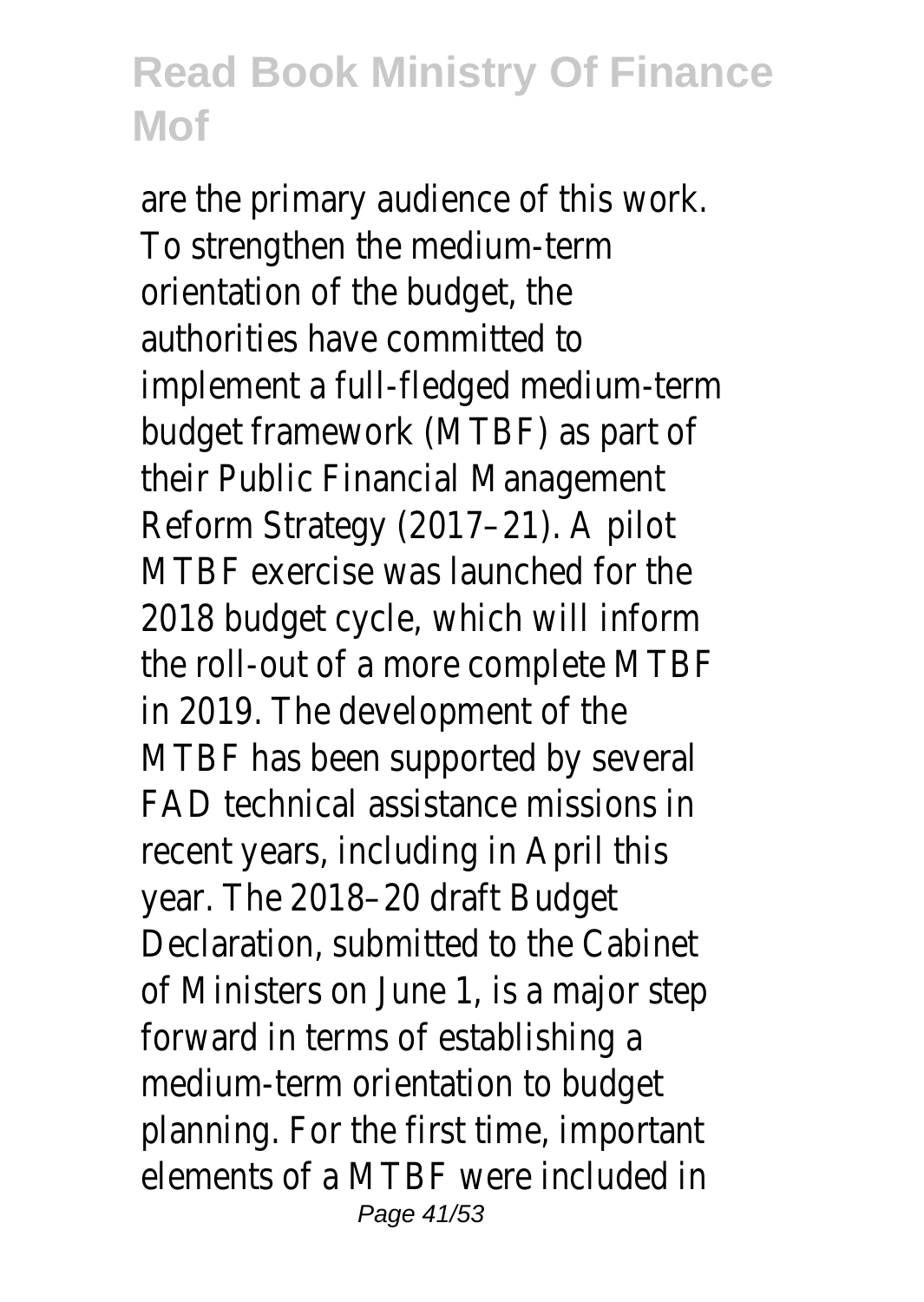the budget documentation, including the presentation of detailed mediumterm macroeconomic and fiscal forecasts and expenditure ceilings for 2018–20.

The Rise of Japanese Financial Power Technical Assistance Report-

Developing a Medium-Term Budget Framework

Government Finance Annual Report for ...

Institutional Change in Finance and Public Policymaking

Trinidad and Tobago

Technical Assistance to the Republic of Azerbaijan for Capacity Building for Strategic Economic Policy Formulation in the Ministry of Finance

Toya Tetsuro emphasises change over continuity in

Japanese policymaking. The text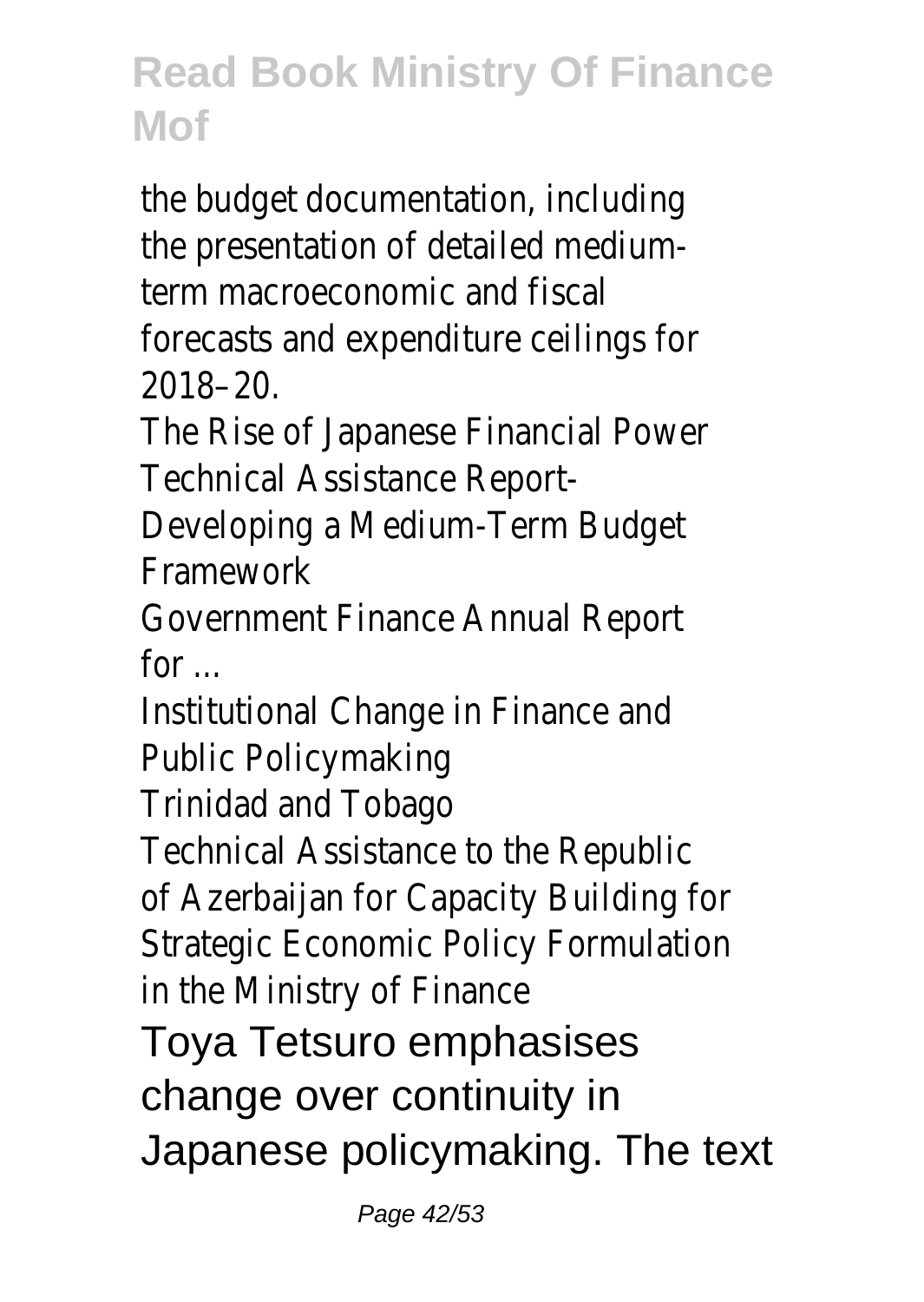argues that Japan's Big Bang financial reforms emerged out of a policymaking process that deviated from past patterns. This is a study of Malaysia's new political economy, with a focus on ownership and control of the corporate sector. It offers a pioneering assessment of government-linked investment companies (GLICs), a type of state-owned institution that has long prevailed in the corporate sector but has not been analysed. Malaysia's history of government-business ties is unique, while the nature of the nexuses between the state and the corporate sector has Page 43/53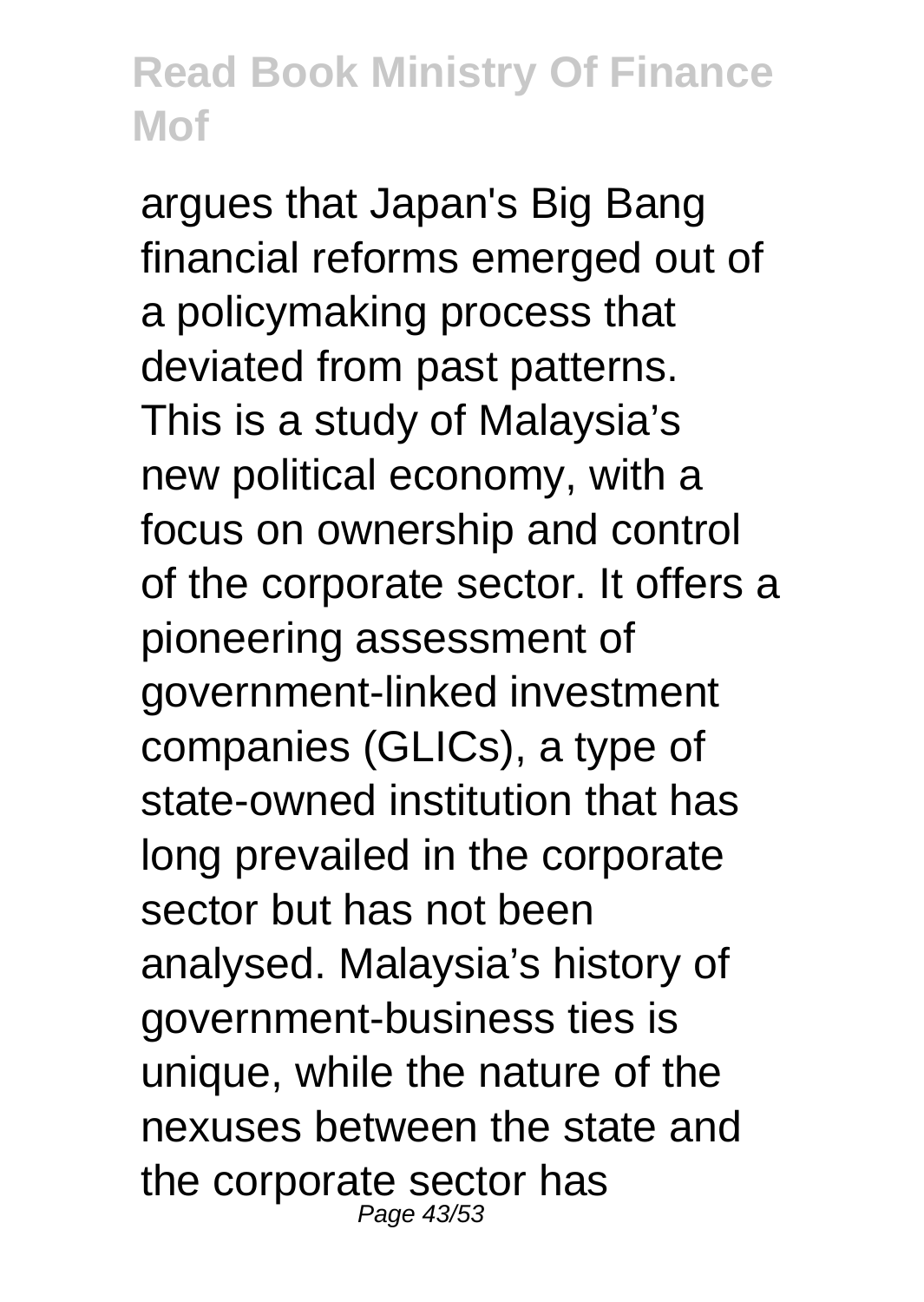undergone major transitions. Corporate power has shifted from the hands of foreign firms to the state to the ruling party, and well-connected businessmen, and back to the state. Corporate wealth is now heavily situated in the leading publicly-listed government-linked companies (GLCs), controlled through block shareholdings by a mere seven GLICs under the jurisdiction of the Minister of Finance. To indicate why these GLICs are important actors in Corporate Malaysia, this study provides a deep assessment of their ownership and control of Bursa Malaysia's top 100 publicly-<br>
<sub>Page 44/53</sub>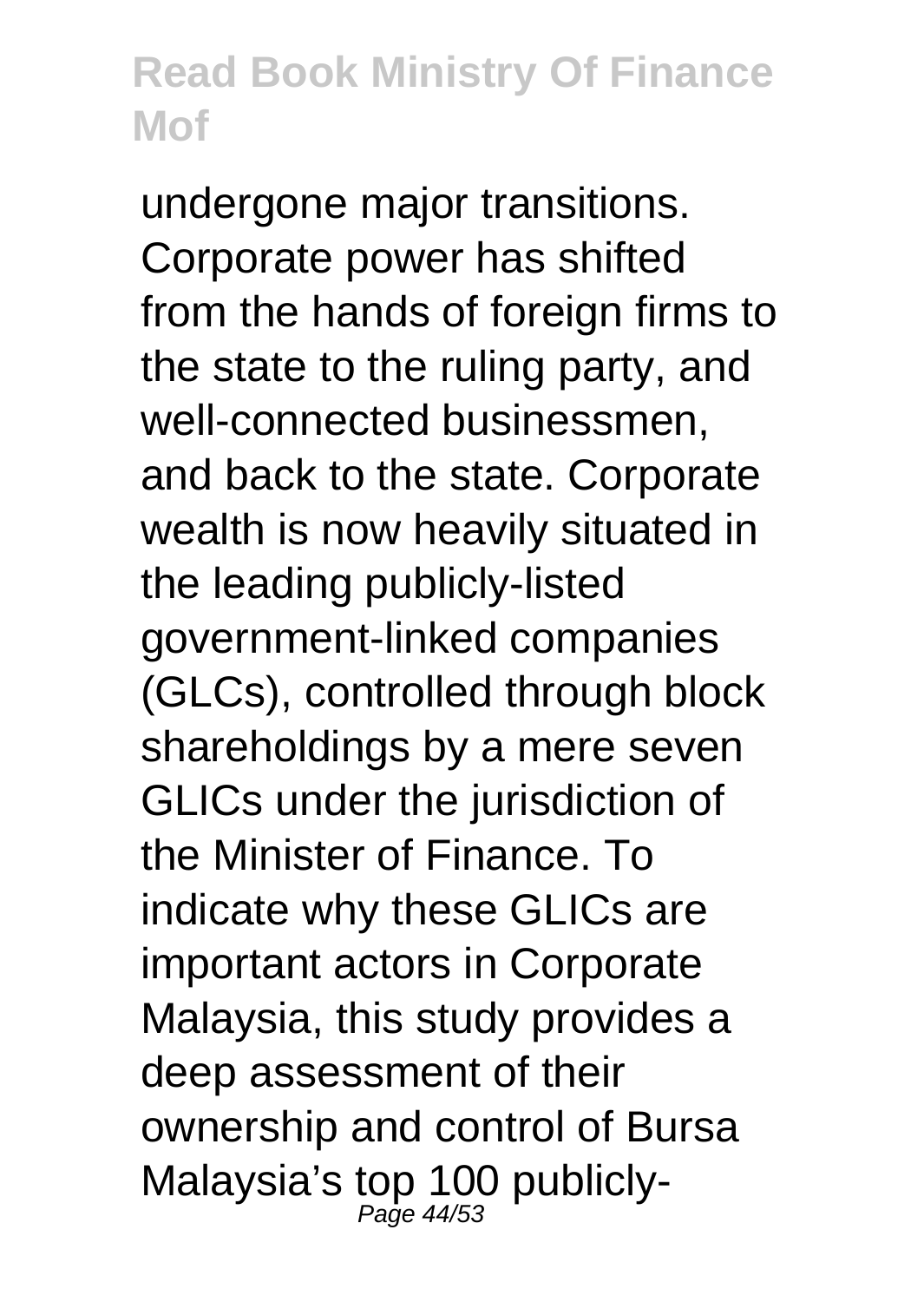listed enterprises. Enhancing the Capabilities of Central Finance Agencies: Synthesis Report presents the findings of a study of the functions performed by CFAs, defined as government organizations that carry out financial management functions for the whole of government. Using a political economy approach to the analysis of CFAs in ten case studies of low-income countries, the report identifies the principal constraints on the capability of CFAs as: interventions by the head of the state, sometimes outside the provisions of the constitution and Page 45/53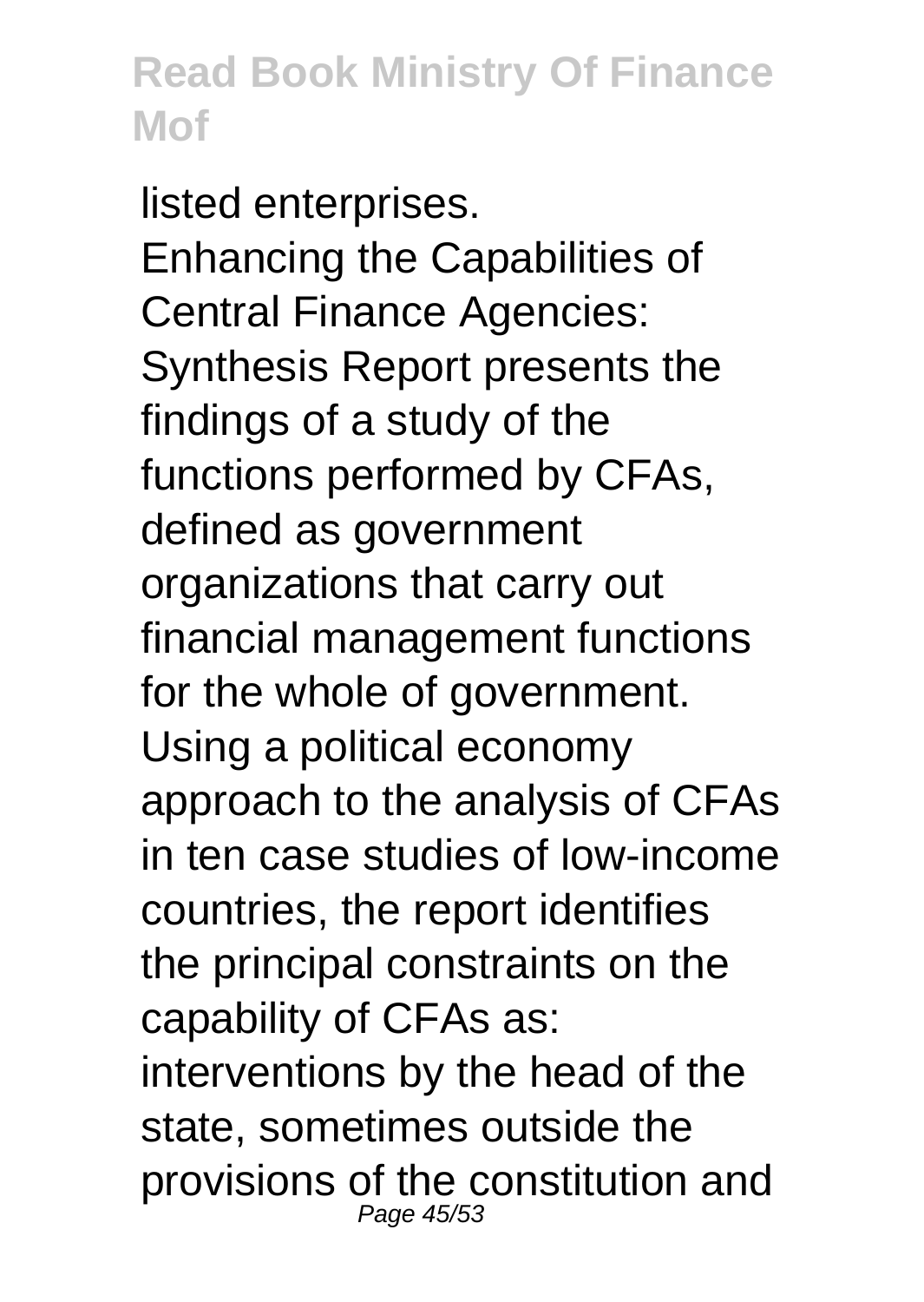budget law, in executive decisions on the institutional arrangements and fiscal policy; deficiencies in management, ranging from excessively centralized and hierarchical decision-making processes to poor staff management and record keeping; and inadequate coordination among donors—and between donors and their clients in finance and planning ministries—in designing and implementing strategies for reforming CFAs and PFM systems. Drawing on results of the cross-country survey of CFAs, the first of its kind, the report presents evidence and Page 46/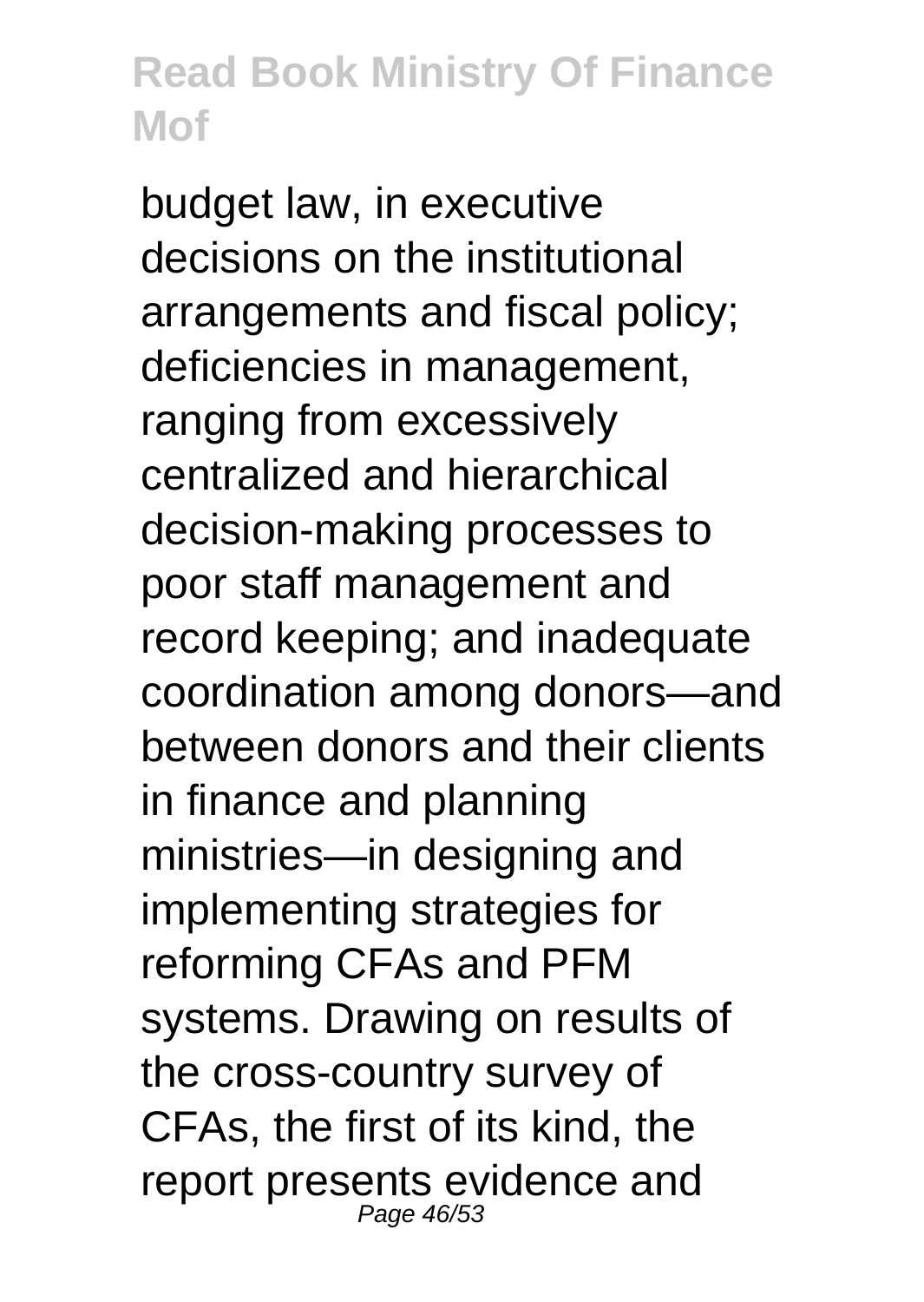offers explanations for an "inverted U-curve" for the concentration of central finance functions across country income groups. In low-income countries, CFA functions are often poorly defined and may be performed by agencies other than the Finance Ministry, leading to fragmented and inconsistent policy implementation. Middle income countries tend to concentrate central finance functions in the Finance Ministry to strengthen their control. In high-income countries, Finance Ministries tend to retain control of policy but delegate operational functions to specialized Page 47/53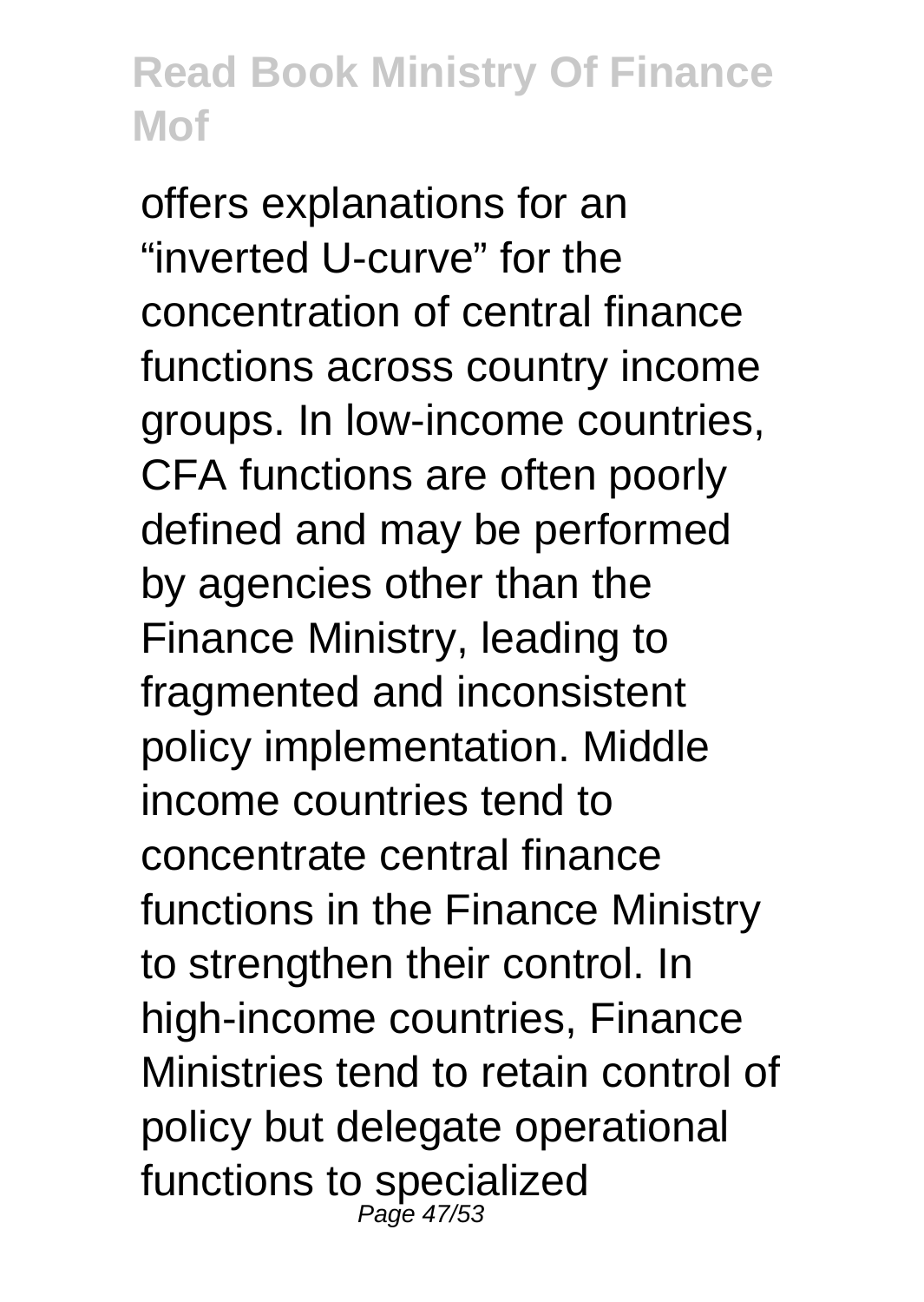agencies. The report will be of interest to country authorities seeking to improve coordination across central finance functions and other stakeholders in the reform process Republic of Iraq Public Expenditure Review Iceland Technical Assistance Report-Next Steps in Developing a Standard Chart of Accounts and Multi-year Budget A Political Economy Approach Some Reminiscences Technical Assistance to the People's Republic of China for a Study of Municipal Public Finance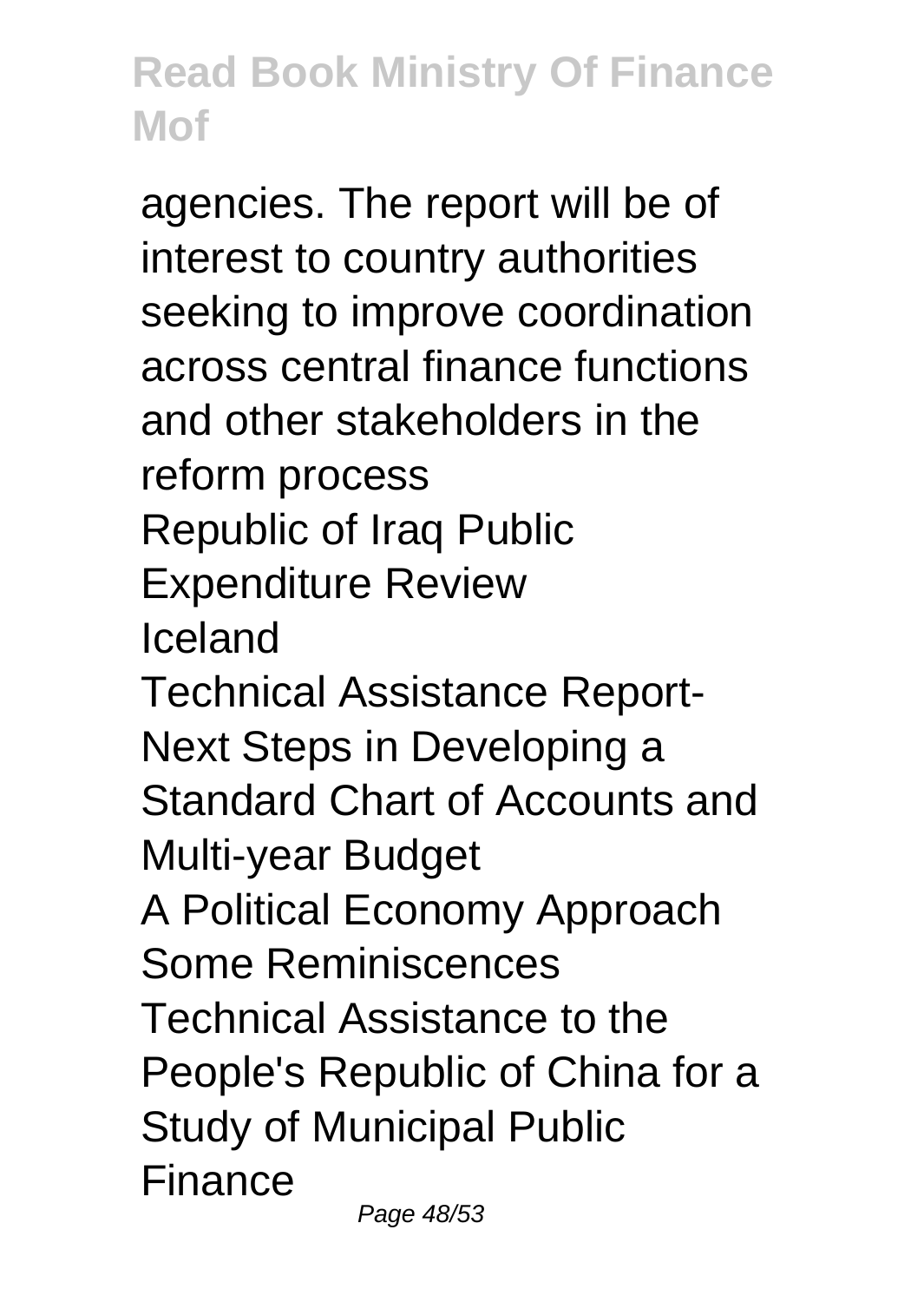The authorities have made good recent progress in important public financial management (PFM) areas. They have strengthened the overall regulatory framework of the budget process by adopting a new basic finance law, and further deepened budget integration by transferring the responsibilities for the capital budget from the State Planning Commission (SPC) to the Ministry of Finance (MoF). They have also improved the budget presentation by providing information to parliament for selected ministries on the base of a simple program structure.The main purpose of this report is to assist the authorities in advancing their reform agenda for Page 49/53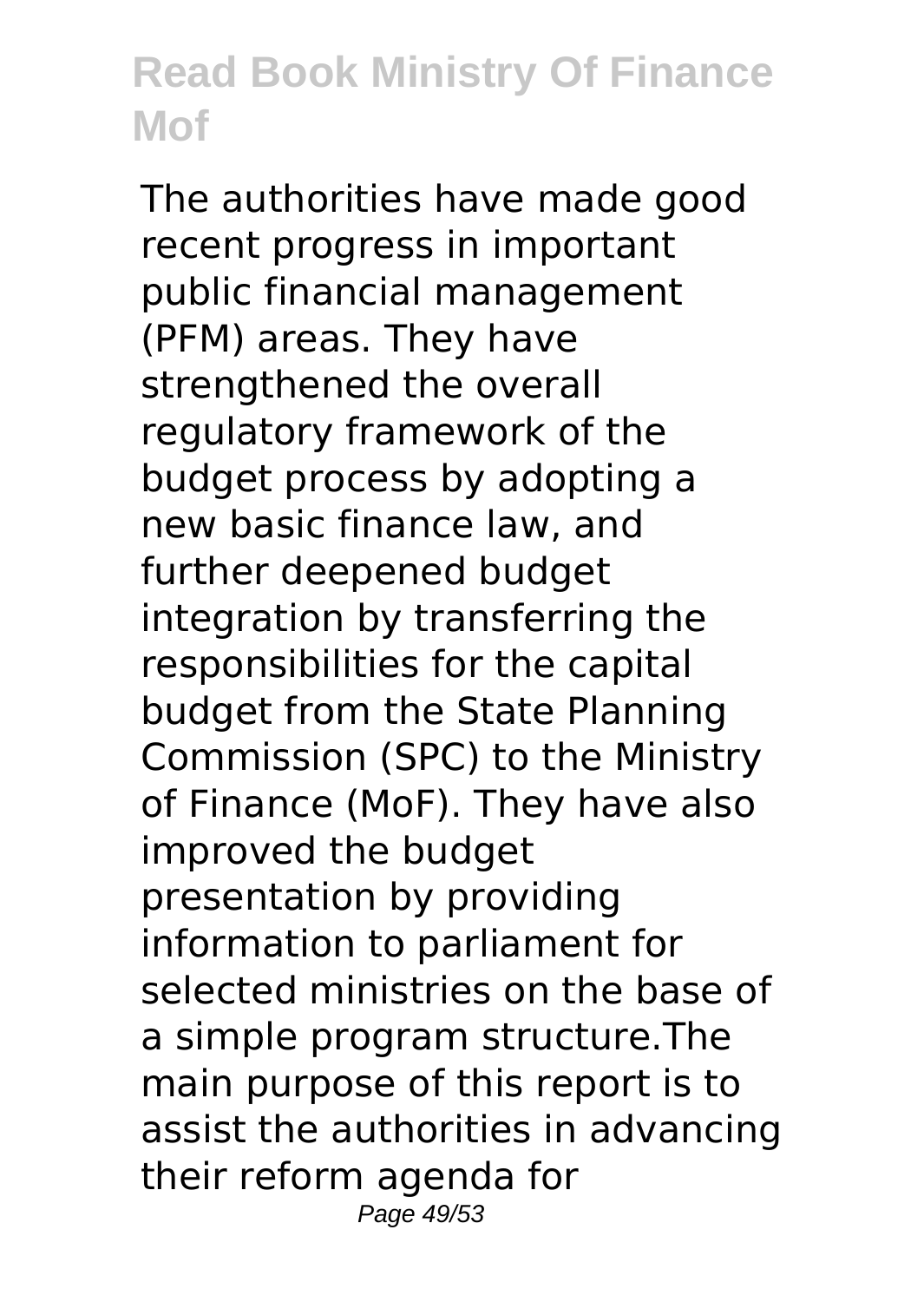modernization of the PFM system. To this end, the report: Develops an action plan for PFM reform. The plan sets out specific activities in a selection of reform areas identified as priorities in discussion with the Minister of Finance, as well as the suggested timing and possible requirement of technicalassistance (TA); and elaborates, in detail, actions that need to be undertaken in four broad PFM areas as identified in the plan: (i) medium-term orientation of the budget; (ii) budget integration reforms; (iii) budgetary treatment of public economic entities; and (iv) treasury reforms. Key recommendations of the report include:Prepare a three-year fiscal forecast and link fiscal Page 50/53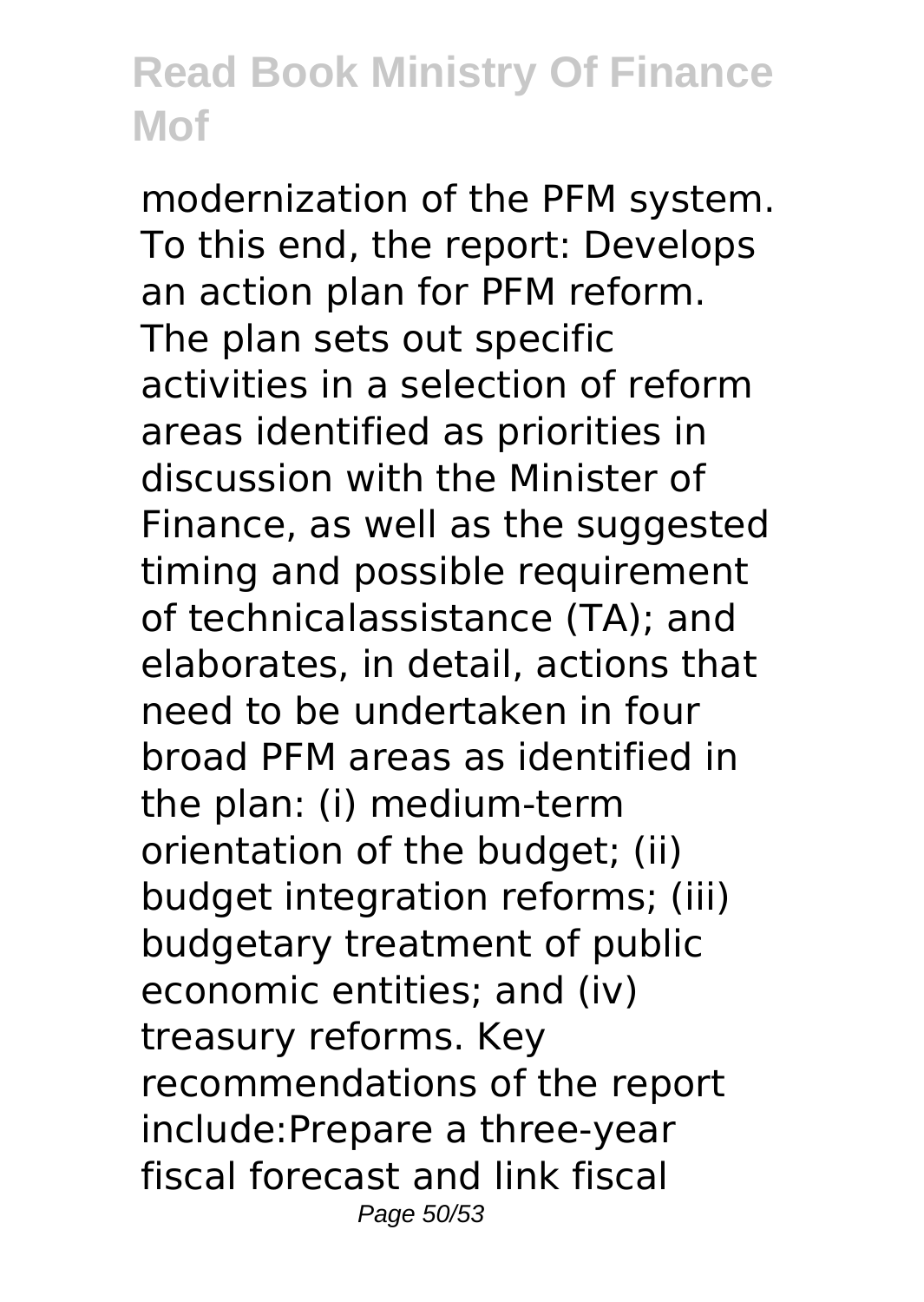projections to an approved debtsustainability and fiscal strategy framework; present as part of the budget documentation information on the revenues and expenditures of the public economic entities; and progressively strengthen governance of the sector; gradually extend the use of programs for presentation purposes in the budget by adding up to five to six new ministries in 2010, including the MoF and the ministry of local administration (MoLA); further integrate the management of the recurrent and capital budgets by the budget department in the MoF; the reform areas included in the action plan reflect initial priorities and are not an assessment of all Page 51/53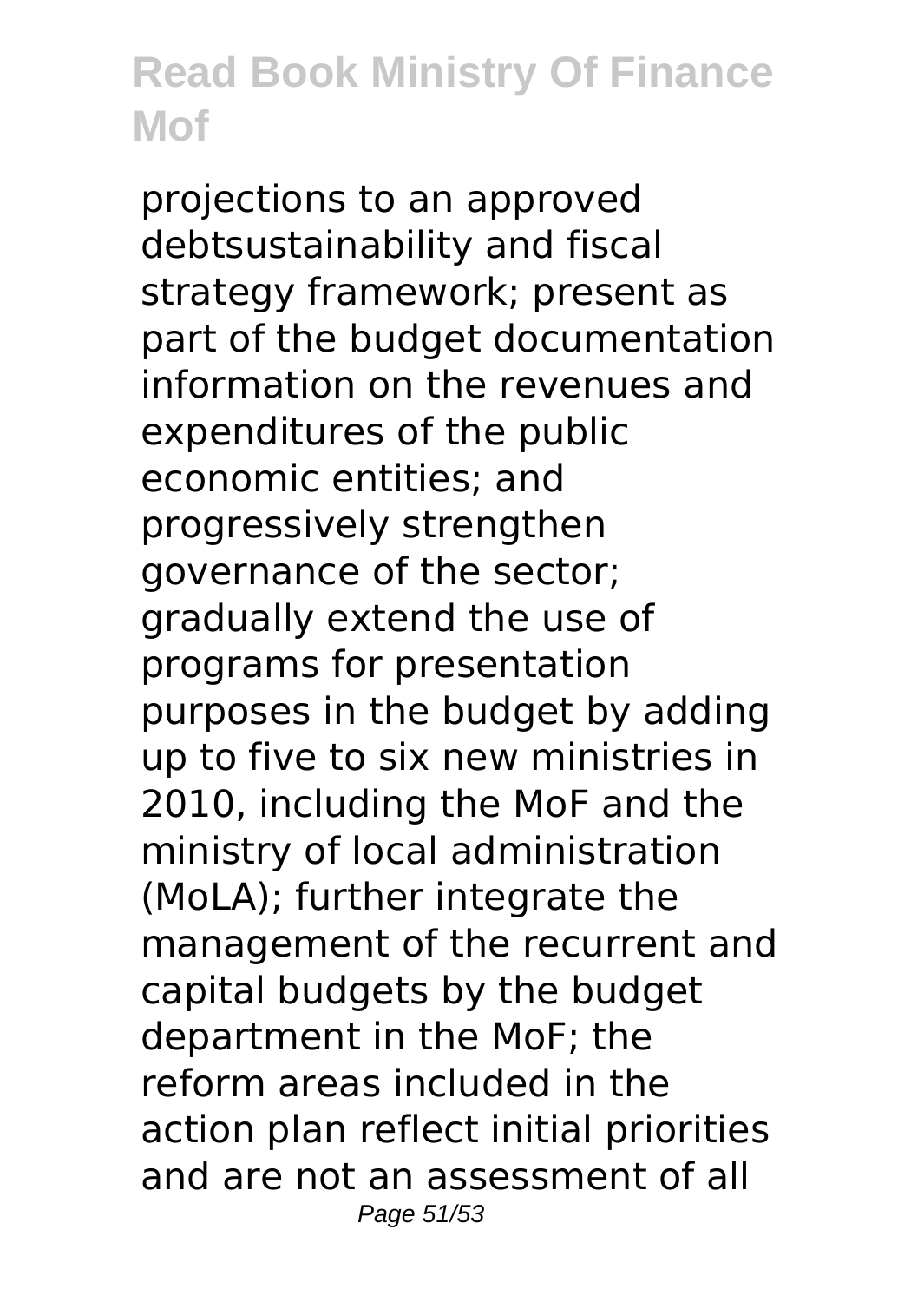areas in which the PFM system in Syria might be improved. Strengthen the government banking arrangements by introducing a treasury single account (TSA) system; develop accounting and cash management functions at the MoF, by establishing accounting and cash management units in the treasury department; and introduce new budget classification and chart of accounts (CoA) to be integrated into a new integrated financial management information system (GFMIS).

Technical Assistance (financed from the Japan Special Fund) to the Republic of Nauru for Strengthening the Ministry of Finance and Supporting the Page 52/53